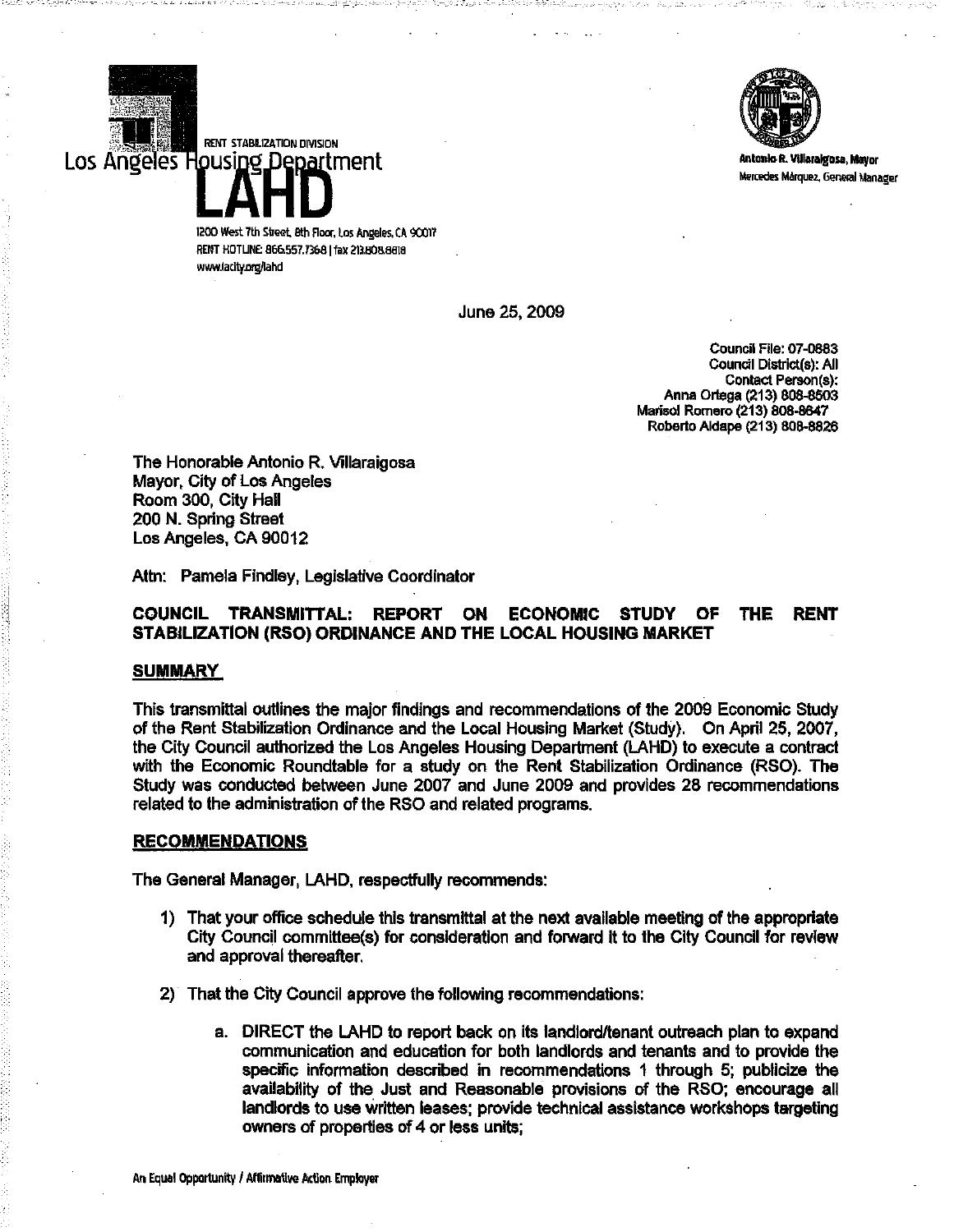**RSO Study** CF#07-0883 June 25, 2009 Page 2 of 16

- b. RETAIN the current scope of coverage of the RSO and the Consumer Price Index (CPI) as the basis for setting the annual allowable rent increase under the RSO;
- c. DIRECT the LAHD to report back on the restructuring of the RSO capital improvement, primary renovation and tenant habitability plan provisions· of the RSO;
- d. DIRECT the LAHD to report back on a recommended methodology and cost of replacing the current passthrough provision for the gas and electricity utility allowance;
- e. INSTRUCT the LAHD to conduct an evaluation of the delivery of services and adequacy of the number of hours under the contract scope of work for the tenant relocation assistance contract;
- f. DIRECT the LAHD to continue housing inspector training in standardized procedures to ensure consistency in the inspection process; and
- g. DIRECT the LAHD to report back on the need to increase the annual rental unit registration fee to implement these recommendations.
- 3) That the Mayor concur with the actions of the City Council.

## **BACKGROUND**

In September 2006, the City Council approved the release of the LAHD's Request for Proposals (RFP) for an Economic Study of the Rent Stabilization Ordinance (RSO) and the Local Housing Market (Study) (CF# 04-0777). The City Council authorized up to \$957,000 in CDBG and Rent Stabilization Trust Funds to complete the Study. On June 13, 2007, the LAHD executed a contract with the Economic Roundtable, a non-profrt, public benefit corporation, selected through a competitive RFP process. The Study was completed in June 2009 (Attachment 1).

In December 2007, the City Council authorized the Chair of the Housing, Community and Economic Development Committee to convene a Rent Stabilization Ordinance Study Oversight Committee (Oversight Committee). Committee members were selected from rental housing advocacy groups representing landlord and tenant rights organizations and were tasked with the following: .

- a. Attend quarterly meetings to receive updates on the Study's progress.
- b. Monitor the consultant's progress and compliance with the Scope of Work/Contract.
- c. Assist in recruiting and recommending participants for the 28 focus groups to ensure that all points of view are considered by the consultant.
- d. Assist with the planning and outreach of community meetings.
- e. Provide feedback on the contractor's performance at project completion.

Since the inception of the RSO in 1979, the City has undertaken three prior reviews/studies (1984, 1988, and 1994) to assess the impact of the Ordinance. The most recent study was published in December 1995.

#### **The RSO**

The RSO was adopted in May 1979 and covers four broad categories:

- 1. Registration of rental units (LAMC 151.05);
- 2. Allowable rent increases (LAMC 151.06);
- 3. Legal reasons for eviction (LAMC 151.09);
- 4. Relocation assistance payable to the tenants for certain types of evictions (LAMC 151.09 G).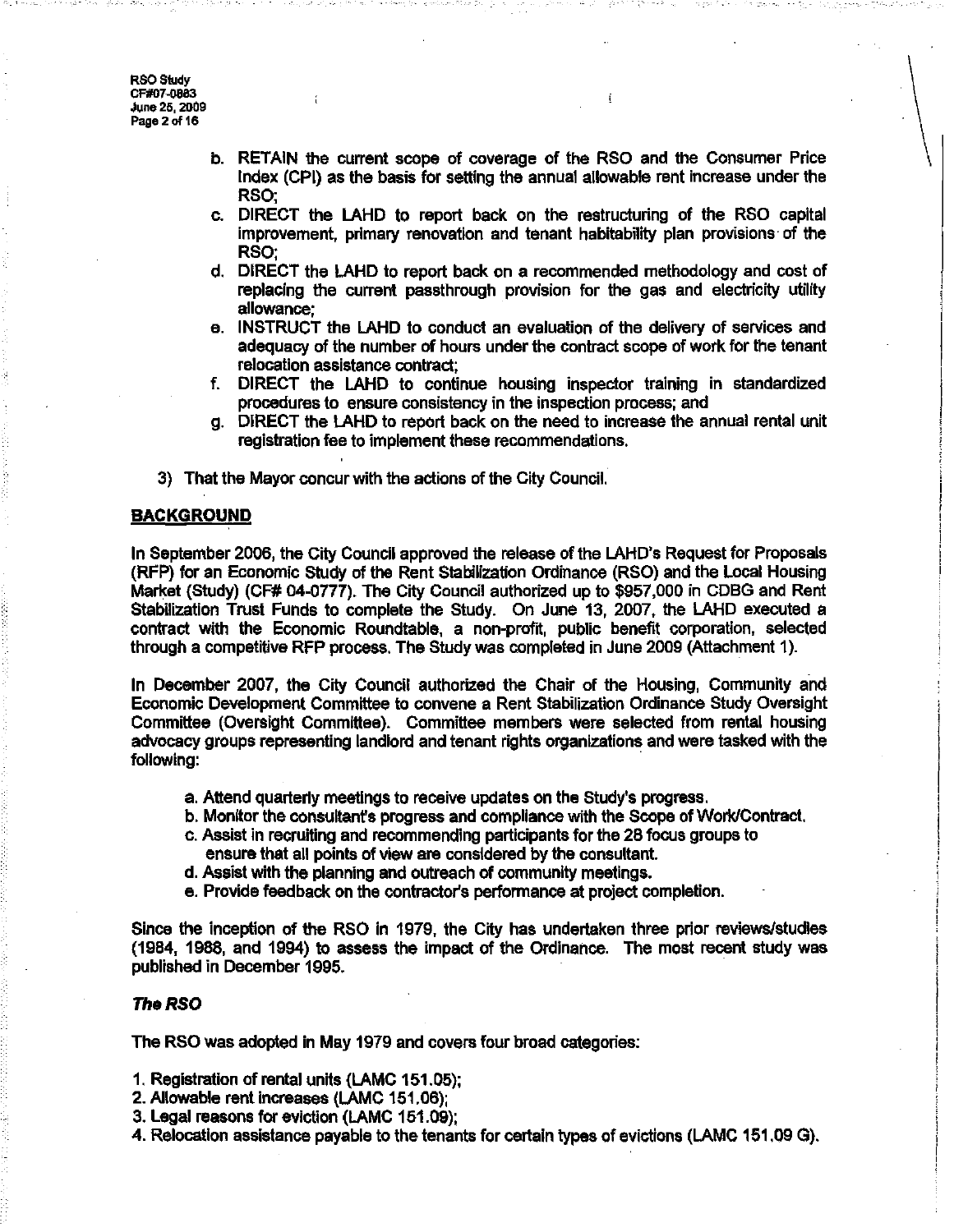RSO Study CF#07-0883 June 25, 2009 Page 3 of 16

The RSO covers 66 percent of the City's rental housing inventory. This represents 638,051 housing units in 118,254 rental properties. The RSO inventory of units can be divided into thirds according to property size: a third are on properties with 4 or less units, a third are on properties with 5 to 19 units, and a third are on properties with 20 or more units. Most small properties (1 to 4 units) were built before 1940.

| Percent of Renter Occupied RSO units by Area Planning Commission (APC) |  |
|------------------------------------------------------------------------|--|
| (City of Los Angeles, 2006)                                            |  |

| <b>APC</b>                 | <b>All Renter-</b><br><b>Occupied Housing</b><br><b>Units</b> | <b>Renter Occupied</b><br><b>Housing Units Built</b><br>Before 1980 | <b>Percent under</b><br><b>RSO (built</b><br><b>before 1980)</b> |
|----------------------------|---------------------------------------------------------------|---------------------------------------------------------------------|------------------------------------------------------------------|
| <b>Central Los Angeles</b> | 221,012                                                       | 167.452                                                             | 76%                                                              |
| <b>South Valley</b>        | 145,974                                                       | 98,008                                                              | 67%                                                              |
| West Los Angeles           | 84,401                                                        | 55,514                                                              | 66%                                                              |
| <b>Harbor Area</b>         | 31,889                                                        | 20,770                                                              | 65%                                                              |
| <b>South Los Angeles</b>   | 132,878                                                       | 81,284                                                              | 61%                                                              |
| East Los Angeles           | 75,421                                                        | 43,532                                                              | 58%                                                              |
| <b>North Valley</b>        | 72,622                                                        | 36,235                                                              | 50%                                                              |

The LAHD is responsible for administering the RSO, which is funded entirely by the Rent Trust Fund through the collection of the annual rental registration fee of \$18.71 per unit. As funding is fee-based, administration of the RSO does not impact the General Fund.

# THE STUDY

# Economic Roundtable's Report and Data Sources

The Study, completed in June 2009, includes: a profile of the rental market; surveys of Los Angeles renters and property owners; impact of the RSO on apartment investments; comparative analysis of rent increase standards in California rent-stabilized jurisdictions; a rental market analysis based on housing market dynamics, development financing, and growth trends. The report also provides Policy Recommendations and an Executive Summary.

The Economic Roundtable utilized a variety of data sources including: renter and owner surveys conducted between 2007 and 2008, real estate industry data through 2007, 2006 Census data, proprietary City data for 2007 and 2008 and focus group data from 2007 and 2008. The consultants surveyed 2,948 renters living in RSO units and, 1,257 in market-rate units. The renter survey was conducted in Spanish, English and Korean. The distribution of survey participants Was comparable to the proportion of rental units in the City's 35 Community Plan Areas. In addition, a total of 2,036 owners of rent-stabllized properties were surveyed. Focus groups with both owners and renters were conducted at the start and completion of the Study.

## SUMMARY OF MAJOR FINDINGS

- 1) Performance of RSO Investments: On average, investments in RSO apartments have performed superior to the average performance of investments in apartment buildings In the United States and comparable to non-RSO apartments in the Los Angeles region.
- 2) Net Operating Income: Since 1999, the Net Operating Income (NOI) for RSO property owners has exceeded the CPI increases.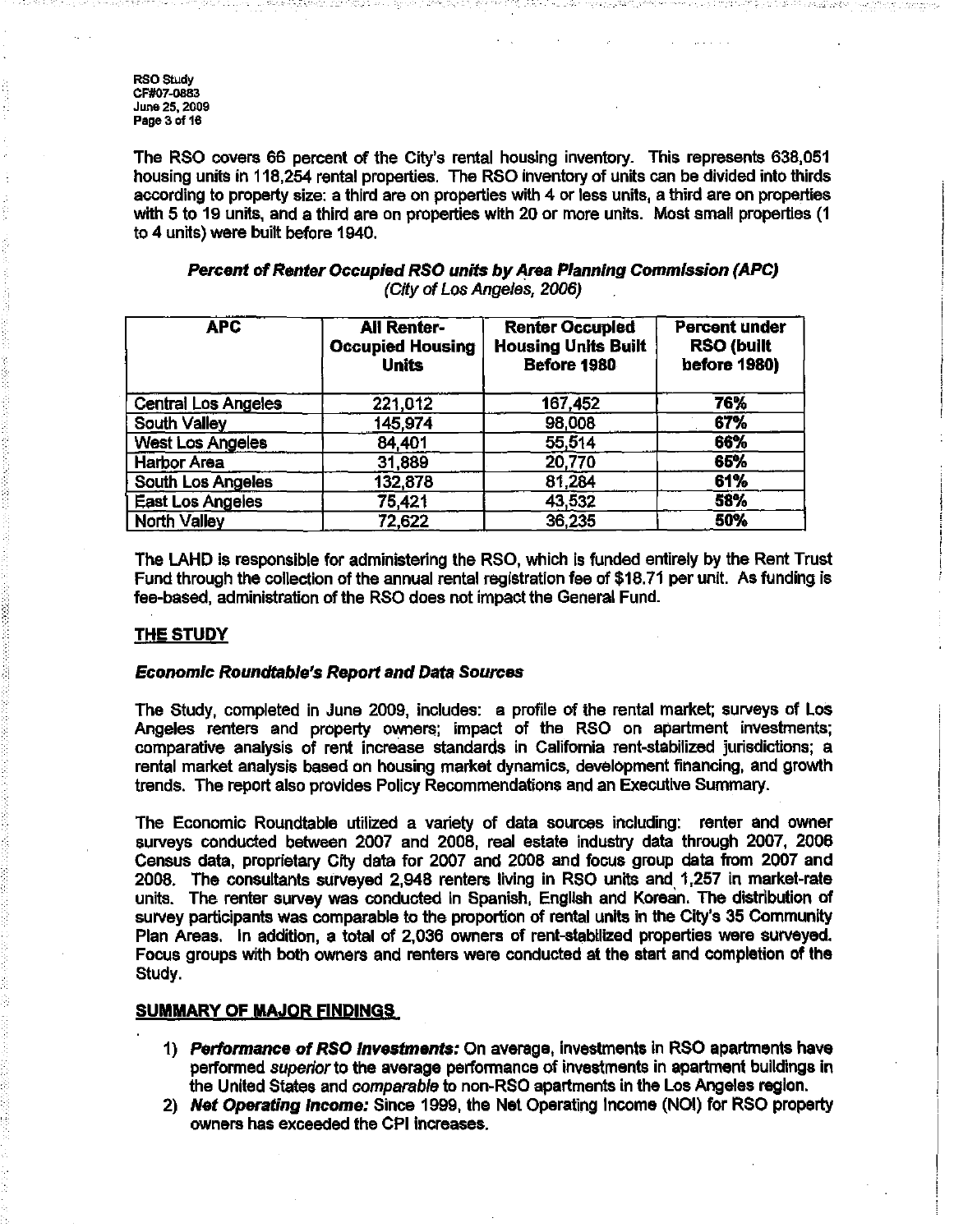3) **Apartment Values:** The RSO has not had a significant impact on the average rate of appreciation of apartment buildings.

. ) we examine

is have a composite proven and the second construction of the contract of the hold for  $\tau_{\rm max}$  ,  $\tau_{\rm max}$ 

- 4) **Apartment Investments and the Housing Slump:** The rate of return on apartment investments today depends largely on the purchase date.
- 5) RSO vs. Non-RSO Rental Rates: Rent differentials between RSO and non-RSO units ranged from a high of \$500 to virtually no difference.
- 6) Rent Increases: The current method of determining the RSO's annual allowable rent  $inc$ rease utilizing the CPI is the best available economic benchmark for setting rent increases, as well as the best available measure of an allowance for increases in rental property operating costs.
- 7) Rent Burden: 27 percent of Los Angeles households report being rent burdened, and 31 percent were severely rent burdened. Low-income households, seniors and disabled persons are the most vulnerable, with over 60 percent of seniors severely rent burdened (as of 2006).
- 8) Operating Costs: Apartment operating costs range from 25 to 35 percent of rental income.
- 9) Cost Increases for Utilities: The RSO's allowable one percent pass-through for gas and electricity is disproportionate to the actual cost increases for these services.
- 10) Overcrowding: Between 2000 and 2006, rates of severe overcrowding fell 65 percent.
- 11) Turnover and Tenure: On average, RSO properties have an annual turnover rate of 23 percent.
- 12) Evictions: Fifty-four percent of no-fault evictions recorded by the LAHD between 1998-2007 were related to condo-conversions. Landlord Declarations of Intent to Evict peaked in 2005, with over 5,000 cases filed.
- . 13) Systematic Code Enforcement Program (SCEP): Property owners' opinions on the Systematic Code Enforcement Program (SCEP) differ by property size.
- 14) RSO Knowledge: Both tenants and landlords are not well informed on the RSO.

# MAJOR FINDINGS

#### 1. Performance of RSO Investments

On average, investments in RSO apartments have performed superior to the average performance of apartment buildings in the United Stales and comparable to non-RSO apartments in the Los Angeles region.

#### 2, Net Operating Income

The reasonableness of rent restrictions may be measured by comparing the rate of increase in net operating income (NOI) of RSO apartments with the CPI's rate of increase. Since 1999, the NOI for Los Angeles apartment owners has exceeded the rate of Increase in the CPI. Between 1999 and 2006, the CPI increased by 26.6 percent while the NOI for Los Angeles apartments ranged from as high as 111 percent to as low as 33 percent, all above the CPl.

## 3. Apartment Values

The RSO has not had a significant impact on the average rate of appreciation of apartment buildings. The rates of appreCiation and increases in value between RSO buildings and non-RSO buildings are similar. On average, between 2001 and 2006, the value of all apartments in the City increased by 99 percent, with the average value of RSO apartments increasing by 134 percent.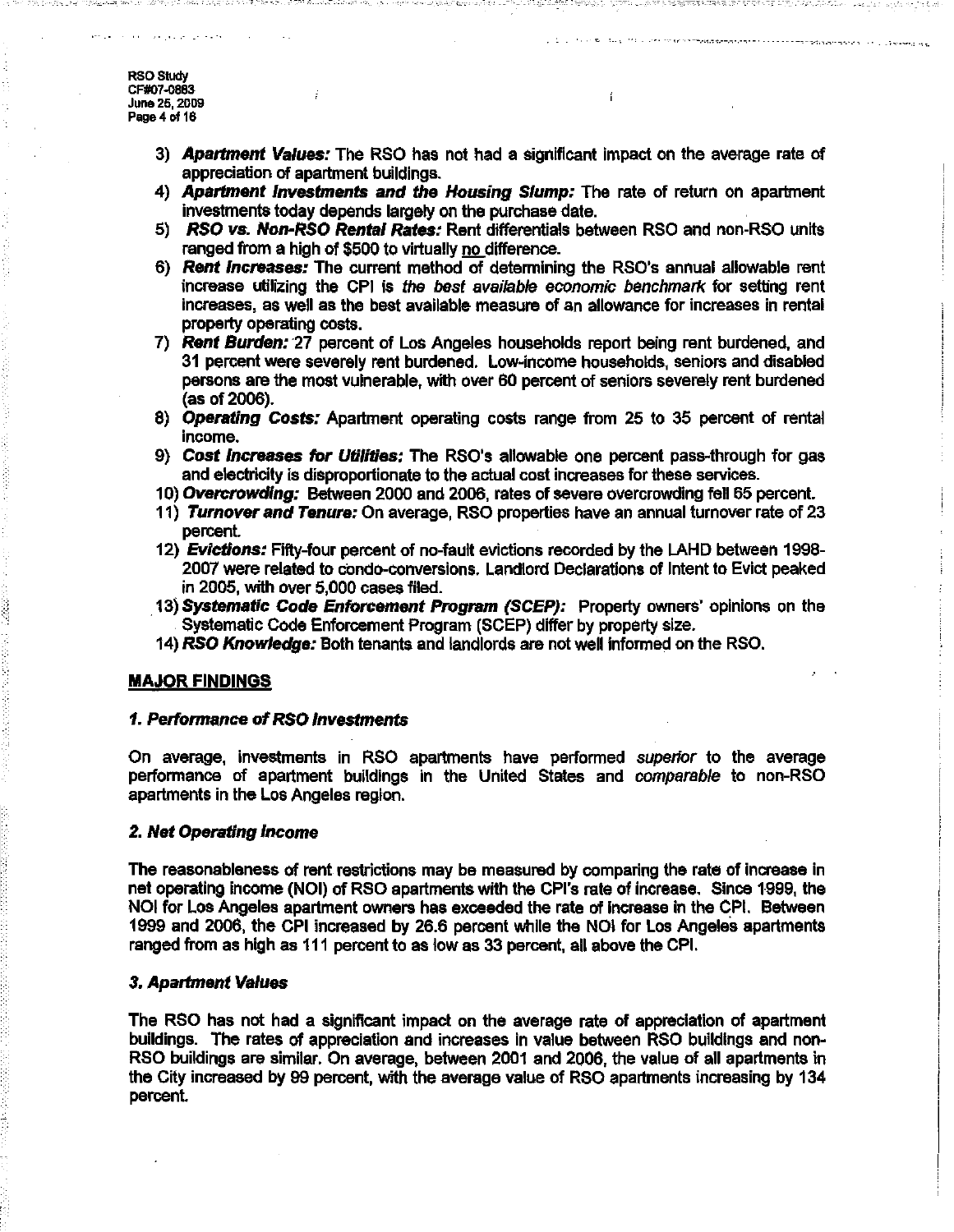**RSO Study** CF#07-0883 June 25, 2009 Page 5 of 16

Among 40 metropolitan regions, Los Angeles' RSO properties have the second highest rate of appreciation. The sales price of RSO apartment buildings with five or more units tripled from 1999 to 2006, from an average of \$40,701 to \$127,484. In the East, South and Harbor Area APCs, RSO apartment values increased from an average of \$34,347 per unit in 1999 to \$90,411 in 2006. In the Central APC, the average RSO apartment value increased from \$36,779 to \$123,120. Although there are differences in price, the rates of appreciation in apartment values from 1999 to 2006 were similar among properties throughout the City, regardless of age.

#### 4. Apartment Investments and the Housing Slump

Despite the current foreclosure crisis, apartments have retained their value, mainly because demand for apartments has increased.

With the recent boom and subsequent collapse of the housing market, the rate of return on apartment investments today depends largely on the purchase date. Owners who purchased apartments prior to 2003 paid lower prices relative to prices in 2008. In addition, some owners refinanced their mortgages at more favorable Interest rates and have substantial cash flows.

The housing slump has had a markedly negative impact on apartment buildings with 5 or more units that were purchased in 2005 or later (approximately 25 percent of the rental housing stock). Owners who purchased in 2005 or later may have large mortgage obligations that leave them vulnerable to changes in expenses and rental income.

#### 5. RSO and Non-RSO Rental Rates

(.1 :1 I

Rent differentials between RSO and non-RSO units ranged from a high of \$500 to virtually no difference. The median monthly rent for an RSO unit was \$113 less (\$1,356 less/year) than the median rent for a non-RSO unit, and the average monthly rent for an RSO unit was \$142 less (\$1,704 less! year). Based on a 96 percent occupancy rate of RSO units, the average monthly differential of \$142 in 2006 represents an annual savings for all RSO renters of \$1.04 billion.

Because the RSO has always permitted vacancy decontrol, its impact is tempered by tenant turnover. Approximately 50 percent of tenants move within a five-year period, so the average RSO owner may obtain unlimited rent increases for half the units in a building within a 5-year period.

The greatest disparity between the rental rate of an RSO unit and a market-rate apartment occurred in 1989 if a long-term tenant occupied the unit since 1979 (the year the RSO became effective). The RSO rent rate for these tenants in 1989 was 65 percent of the market level rent. Any gaps in rent rates greater than 35 percent are likely the result of other factors, such as years when owners did not increase rents for RSO units located in neighborhoods where rents increased less rapidly than the average market-rate rent.

#### 6. Rent Increases

The Study found that the current method of determining the annual allowable rent increase utilizing the Consumer Price Index (CPI) is the best available economic benchmark for setting rent increases. The RSO permits an annual rent increase of 3 percent (minimum) to 8 percent (maximum) based on the CPl.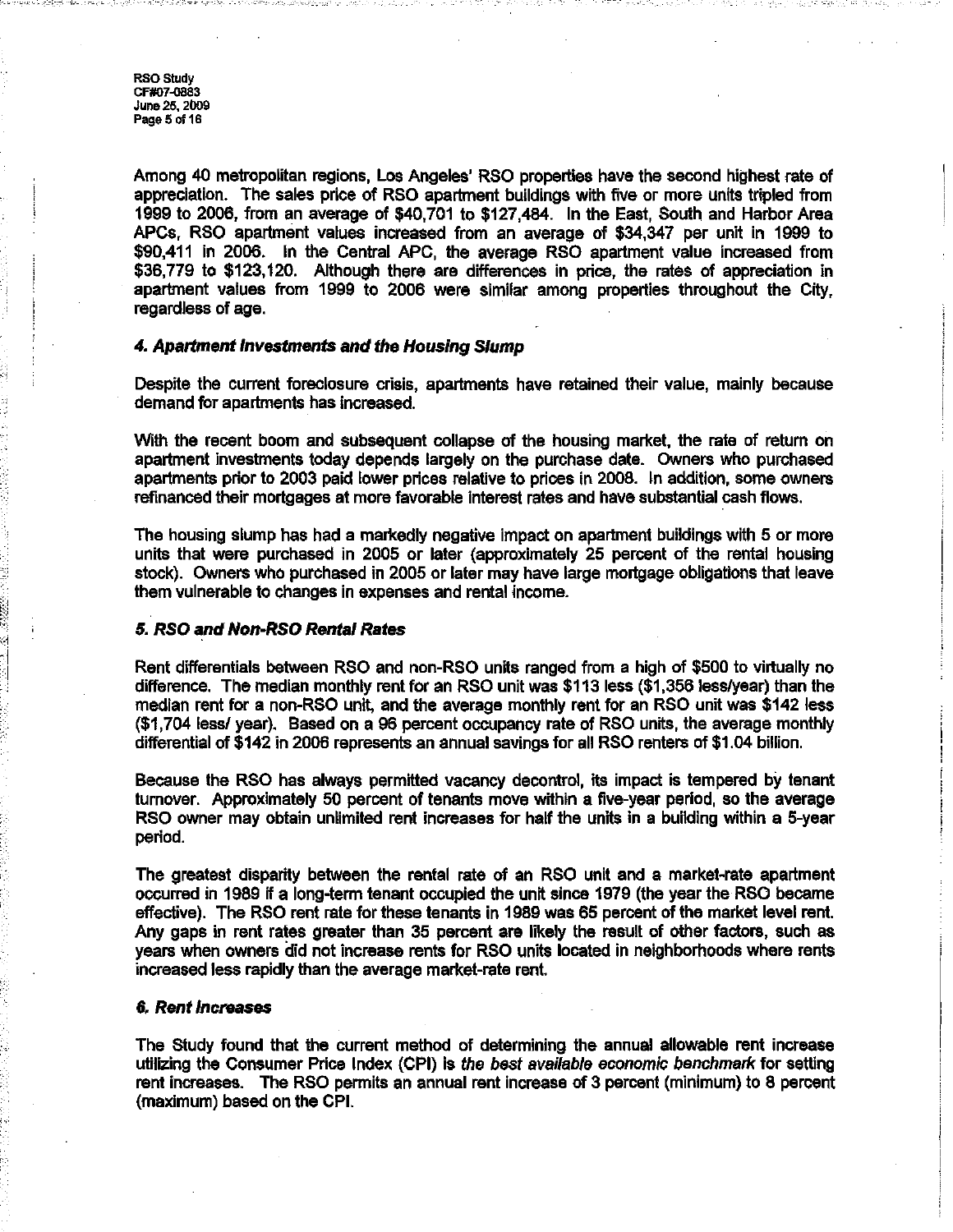**RSO Study** CF#07-0BB3 June 25. 2009 Page 8 of 16

When compared to trends in the United States, RSO rent increases have been generous. In 23 of the past 29 years, the RSO annual allowable rent increase exceeded or roughly equaled the percentage increase in national rents. Over the past eight years, RSO annual rent increases exceeded market rent increases in 15 of 23 metropolitan areas in the U.S.

In Los Angeles, throughout all of the 1980's and from 1999 to 2007, rent increases for RSO units were lower than increases for market-rate apartments. From 2000 to 2007, the cumulative rent increases for market-rate apartments was 49.1 percent, compared to 26.7 percent for RSO units. However, between 1990 and 2000, the rent increases for RSO units ware greater than the average rent increases for market-rate apartments. During those years, allowable rent increases totaled 39.7 percent for RSO units, compared to an average of 18.2 percent in market-rate units.

Census data demonstrates that RSO tenants with extended tenancies generally receive smaller discounts on rents than non-RSO tenants. OWners of RSO properties are less likely to defer allowable rent increases because the annual rent adjustment is forfeited. rental stock, owners report more flexibility with rent increases because these rents are already at or near market rates. A majority of RSO tenants (63 percent) report that their rent increased every year, while only 54 percent of non-RSO tenants report yearly rent increases.

A little over 25 percent of RSO tenants may have received excessive or unauthorized rent Increases. These tenants are likely to be low-income renters, earning less than \$25,000 per year, and reported the lowest starting rents (averaging \$513/mth) when compared to tenants receiving increases at or below the RSO allowable increase. The regions in the City with a large number of tenants reporting increases beyond the allowable rate were the North Valley (37 percent) and East Los Angeles (33 percent).

#### 7. Rent Burden

The majority of City households reported being rent burdened. 27 percent reported being rent burdened (paying 30 to 49 percent of their gross monthly income on rent) and 31 percent were severely rent burdened (paying 50 percent or more of their gross monthly income on rent). From 1990 to 2006, severely rent-burdened households in Los Angeles increased by 23 percent.

In South Los Angeles and the North Valley, 40 percent or more of households are severely rentburdened and spend most of their Income on rent. Low-income populations, seniors and disabled persons are most vulnerable. In 2006, a quarter of senior households were living in poverty and over 40 percent of all senior renters were severely rent burdened. The economic recession and the fall in home prices that ensued as the Study was concluding contributed to declining rents in Los Angeles and may have decreased the rent burden for all Angelenos.

#### 8. Operating Costs

The bulk of operating expenses for apartment buildings is attributable to management, maintenance, and property taxes, while insurance and utility expenses each average less than 2 percent of rental income. Nationally, apartment operating costs range from 35 to 60 percent, 30 to 40 percent in Califomia, and in Los Angeles, from 25 to 35 percent of rental income. Small buildings report costs of less than \$300 per apartment per month, while larger buildings average expenses ranging from \$350 to \$434. This variation reflects differences in operating strategies among owners of smaller versus larger buildings, with owners of larger properties preferring to maximize rents, while owners of smaller properties opt to minimize costs associated with turnover.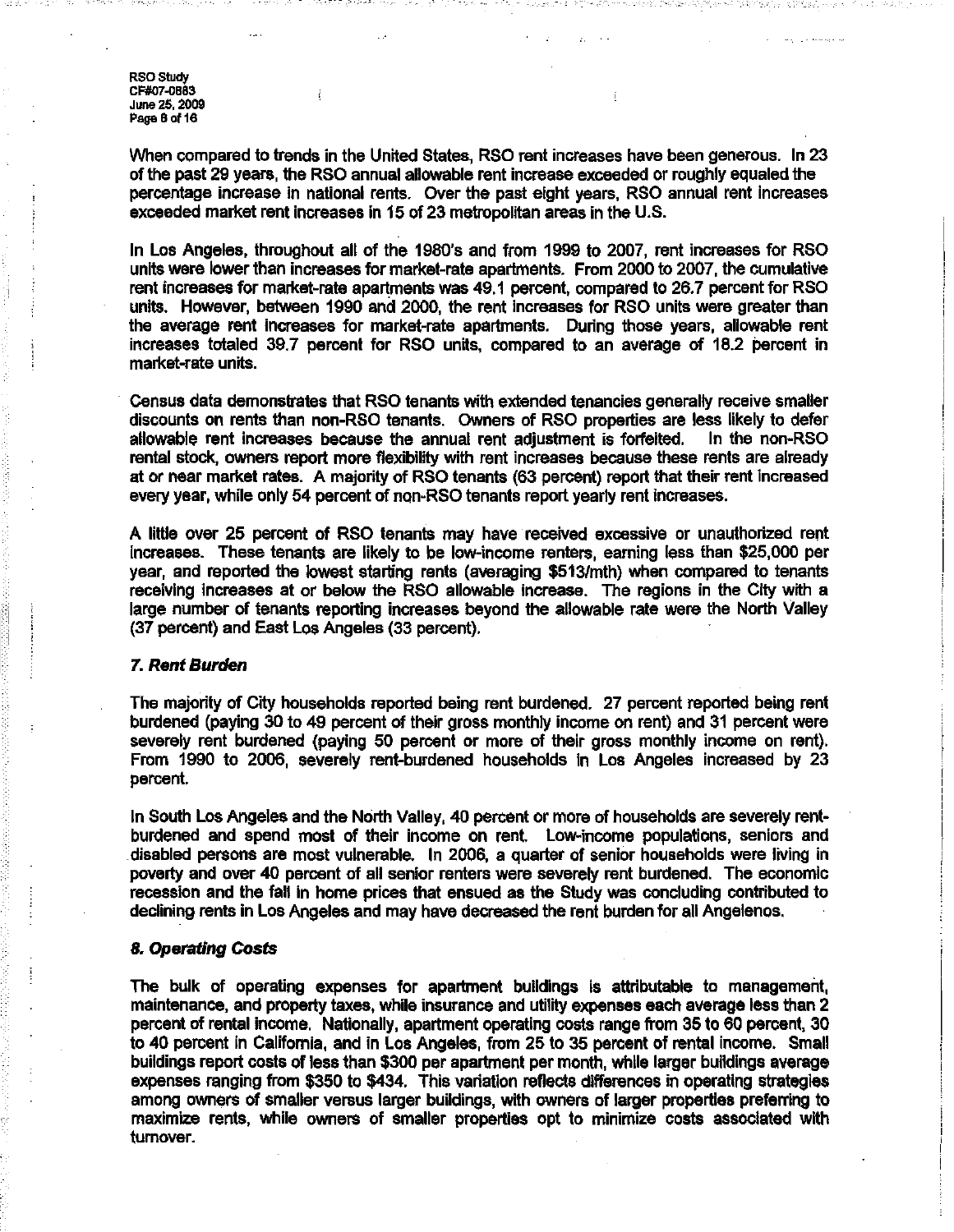RSO Study CF#07·08B3 June 25, 2009 Page 7 of 16

The CPI is an objective and widely accepted benchmark for apartment operating cost changes. There are no other systematic sources that measure these types of expenses, except for industry reports for very large professionally managed buildings, which do not reflect the makeup of the majority of RSO buildings. Additionally, because apartment operating cost studies are derived from limited segments of rental owners, they may be perceived as arbitrary or political. For these reasons, the use of the CPI is the best and most reliable source.

#### 9. Cost Increases for Utilities

The analysis of the annual utility allowance of one-percent for gas and one-percent for electricity in master-metered buildings indicates that the passthrough is disproportionate to the annual cost increases for these services. Increases in electricity and gas rates have fluctuated substantially, rather than increased steadily during the past decades. There is no connection between the annual master-metered increase authorized by the RSO and actual cost increases.

## 10. Overcrowding

The City experienced a dramatic decline in overcrowding between 2000 and 2006, with severe overcrowding (more than 1.5 occupants per room) falling 65 percent. This decline left 8 percent of all renters living in severely overcrowded housing and 11 percent in overcrowded conditions. The decline in overcrowding is likely due to the growing stock of larger units built in recent years. The problem, however, remains prevalent among low-income renters and large households. Latino households are also disproportionately affected by overcrowding. Latinos account for over 75 percent of severely overcrowded households and are the only group increasing in this category. Seventy percent of 5-person households live in overcrowded or severely overcrowded units with 4 rooms or less, and nearly 90 percent of households with 6 or more people live in inadequate housing.

## 11. Turnover and Tenure

In general, turnover is lower in RSO units than in non-RSO units. The average annual turnover rate for RSO properties is 23 percent. Overall, 51 percent of RSO tenants moved into their units within the past 5 years. Among the various RSO building types, the turnover rate in buildings with 2 to 9 dwelling units was slightly lower (49 percent of tenants moved in within the past 5 years) than the rate for buildings with 10 or more units (53 percent of tenants moved in within the past 5 years). Citywide, 70 percent of the renter survey respondents have lived in their current units less than ten years. Only 8 percent of RSO units have been occupied by the same tenant for 15 or more years.

#### 12. Evictions

Based on the renter surveys and focus groups. It Is clear that many tenants are unaware of the safeguards against illegal evictions and relocation assistance for no-fault evictions. It is likely that illegal evictions and failure to pay relocation assistance are taking place in RSO units. Many landlords are also unaware thai the RSO does not restrict evictions for nuisance or illegal activities and that these types of evictions do not require tha filing of a landlord declaration of intent to evict, except in limited cases (illegal drug or gang activity). .

The RSO requires owners to file a "Landlord Declaration of Intent to Evict" with LAHD when the owner seeks to vacate the unit for reasons outlined in the RSO. 54 percent of evictions recorded by the LAHD are related to condo-conversions. Landlord Declarations of Intent to Evict increased and peaked in 2005, with over 5,000 cases flied. The increase in no-fault eviction cases paralleled the trend in the Los Angeles housing market. From 1998 to 2007, East and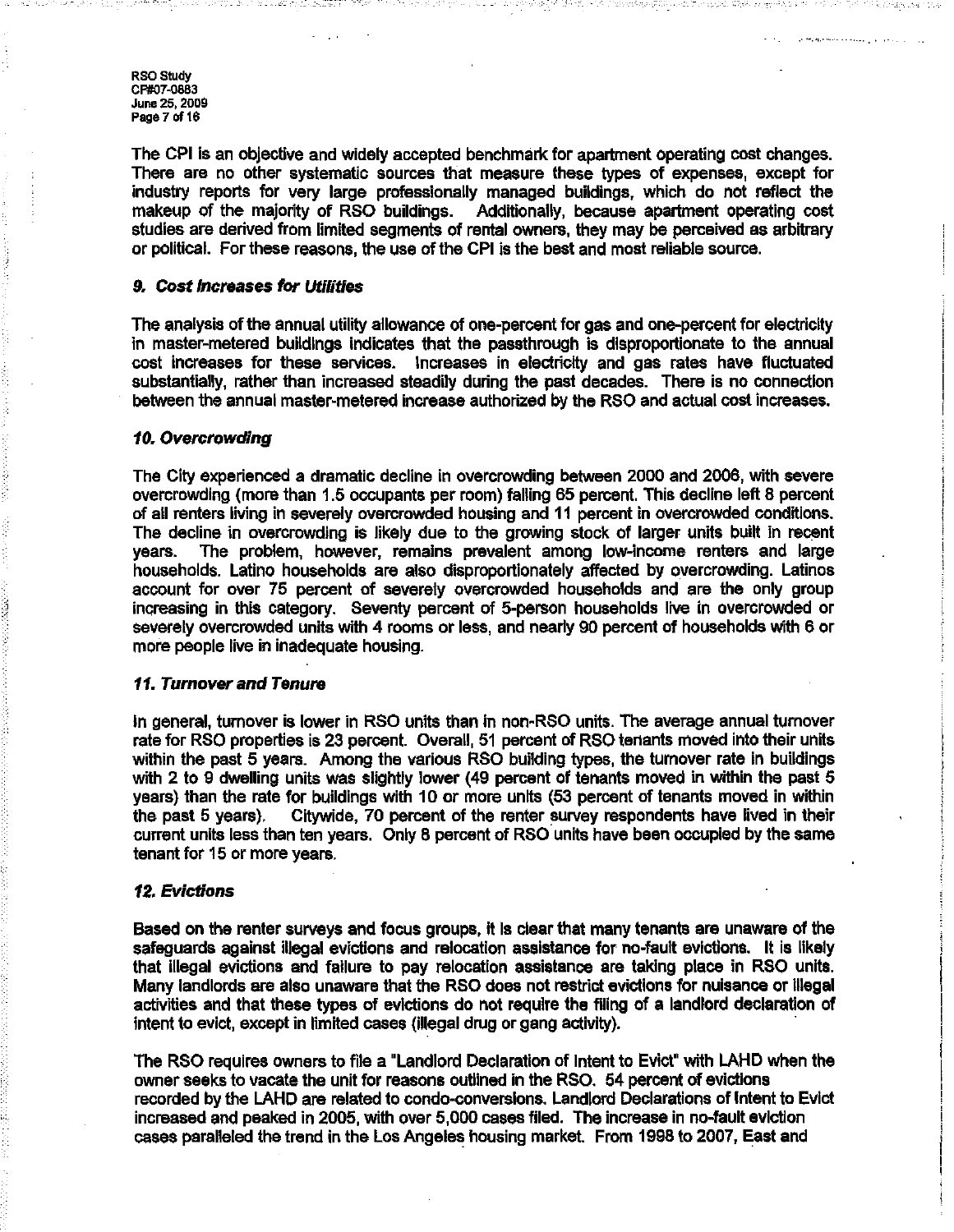---.-~, *'--y ..* - --.- -.\_ .•.•..••••. '--','.-' .- ". -.-' . '. -,.: •..••.....•

**RSO Study** CF#07-088a June 25, 2009 Page 8 of 16

West Los Angeles recorded disproportionately more cases of no-fault evictions, By 2007, evictions for condo conversion declined partly due to scarce financing resources available to owners,

 $\ell$ 

# 13. Systematic Code Enforcement Program (SCEP)

Although not a principal focus of the Study, the Systematic Code Enforcement Program (SCEP) is the most frequent point of contact between the LAHD and landlords. While the program has been recognized for its success in improving the habitability of rental housing in Los Angeles, property owners have mixed opinions on SCEP. About half of owners, particularly small owners, view the SCEP program as a useful service and a source of technical assistance for maintaining their properlles. OWners with 10 or more units often view it as an "unnecessary expense" and intrusion into the management of their properties.

## 14. RSO Knowledge

34 percent of renters were incorrect or unaware of their unit's RSO status. Additionally, lowincome renters (earning less than \$35,000 annually) are less likely than higher income renters to know that the RSO limits rent increases and evictions. 48 percent of renters with an annual household income of less than \$25,000 know that the RSO regulates the reasons for eviction.

The RSO offers cost recovery programs for RSO owners, but many property owners are unaware of these provisions. Half of RSO owners do not know about the capital improvement passthrough program; during the last five years, only one percent of RSO owners filed capital improvement applications to recover costs of upgrading and maintaining their rental properties.

The reduced level of rent paid by long-term RSO tenants can significantly impact the NOI of owners of small properties, for whom a single unit provides a quarter to half of total rent revenue. The Just and Reasonable provision is the avenue available for RSO property owners to adjust rent levels When their net operating income has declined disproportionately, However, 99.9 percent of owners have not SOU9ht relief through the Just and Reasonable rent increase provisions.

#### ECONOMIC ROUNDTABLE RECOMMENDATIONS

The Economic Roundtable offers several recommendations intended to strengthen the RSO benefits for both tenants and landlords, These are presented in detail in the attached ·Conclusions and Policy Recommendations,' Chapter 7. The recommendations are organized here by categories: Communication with Renters and Landlords, Rent Increases, Evictions and Tenant Relocation, Systematic Code Enforcement Program, Affordable Housing, and Administration of the RSO.

#### Communication with Renters and Landlords

1"/

- 1) Mail an annual letter (in multiple languages) to all RSO units providing information that their unit is covered by the RSO, tenant protections and responsibilities, eviction safeguards, relocation assistance and how to obtain additional information, including customized information on the nearest Housing Department public counter.
- 2) Augment the annual mailing to RSO property owners to provide summaries of major provisions of the RSO including: allowable rent increases, allowable passthroughs such as capital Improvements and just and reasonable rent increases, legal reasons for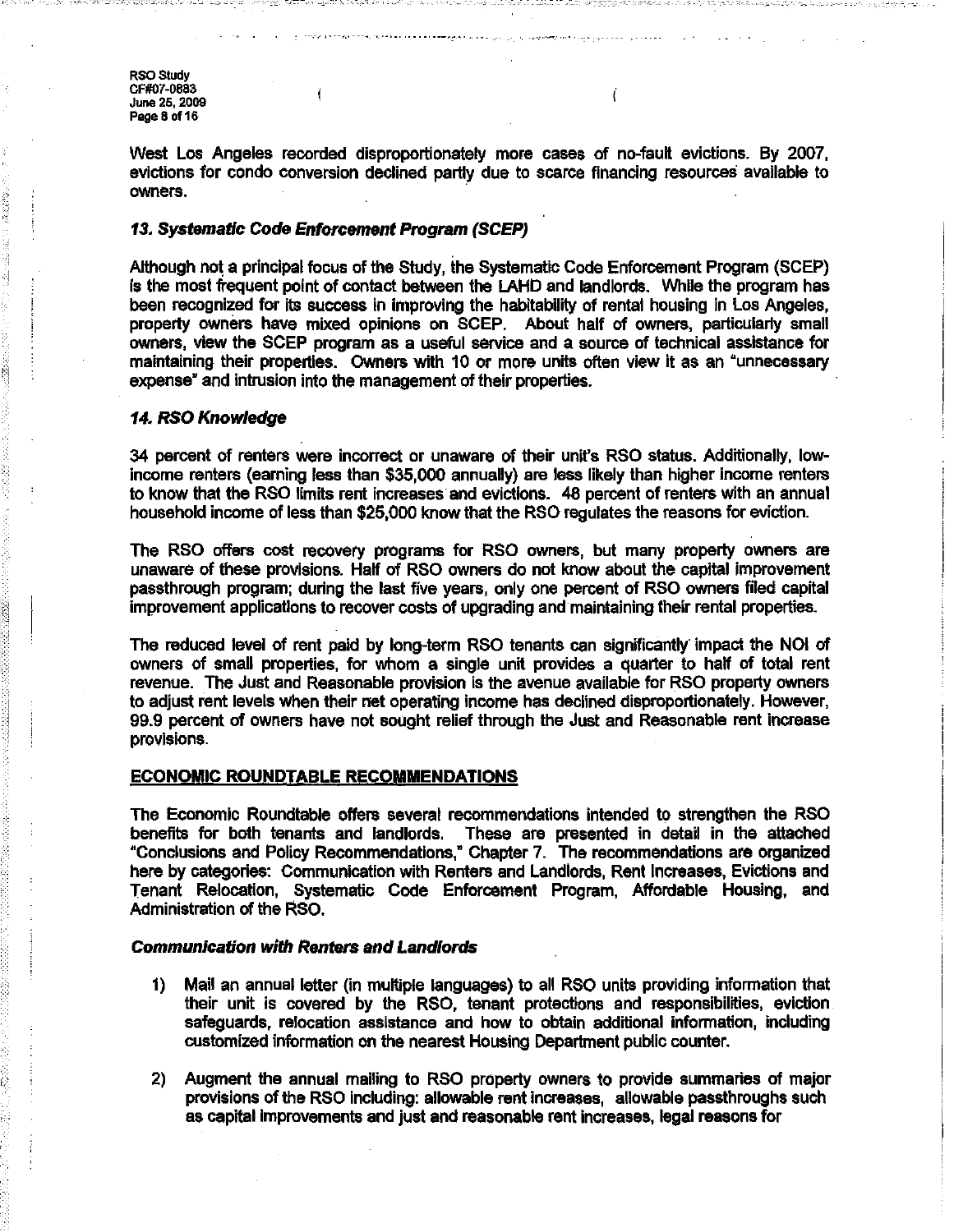evictions and relocation, Inform landlords that the RSO does not restrict evictions for disruptive or destructive behavior,

- 3) Include infonnation for both tenants and landlords on how to access available resources such as the Rent toll free hotline. LAHD office locations, and materials available online on the LAHD website, such as the Landlord-Tenant handbook. Provide infonnation in Spanish and how to request information in other languages.
- 4) Encourage all landlords to use written leases when renting units.
- 5) Provide technical assistance workshops focused on owners of small properties (1 to 4 units) to provide information about RSO rent adjustment provisions and RSO procedures including evictions of disruptive tenants.

# RSO Rent Increases

': •• 1

- 6) Retain the Consumer Price IndeX (CPI) as the best available economic benchmark for setting rents.
- 7) Authorize utility increases periodically when significant gas and/or electricity cost increases occur, rather than an unchanging fixed percentage annual increase.
- 8). Condition the right to gas and electricity passthroughs on an owner submitting one year of gas and electricity bills for the apartment building one time only (or once every five years).
- 9) Continue to use the Capital Improvement Passthrough program as the principal tool for providing additional income to owners to offset the cost of capital improvements and primary renovations that allow tenants to occupy their units from 5:00 pm to 8:00 am and do not expose them to hazardous malerial.
- 10) Streamline and simplify the tenant habitability component of the Primary Renovation Program and the process for detennining whether tenants are able to remain in their units making the application eligible for the Capital Improvement Passthrough Program.
- 11) Simplify the tenant habitability planning process by holding a single review that covers all tenants affected by an application, rather than allowing separate appeals by multiple tenants.
- 12) Increase the capital improvement passthrough amount as follows:
	- a. 75 percent for work that meets current criteria for the passthrough program but does not meet the criteria for primary renovation
	- b. 100 percent for work that addresses systemic structural, plumbing, electrical. or mechanical requirements of RSO properties
	- c. 100 percent for either capital improvements or primary improvements for owners of properties with up to 4 units.
- 13) Extend the term of payment for the tenant's share of costs to up to 10 years to keep rent increases below \$25 per month for as many tenants as possible.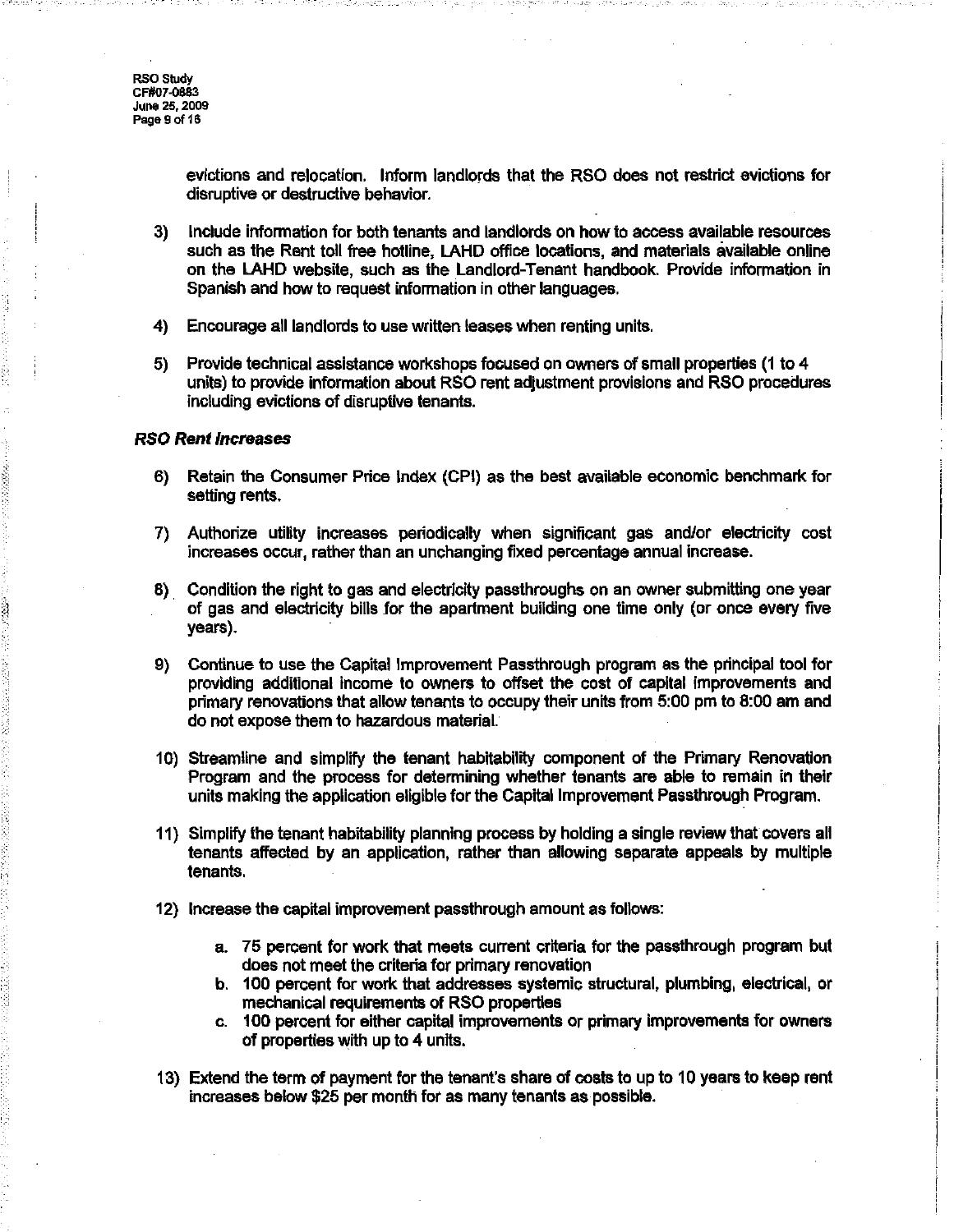**RSO Study** CF#07-0883 June 25. 2009 Page 10 of 16

- 14) Index the \$55 monthly rent-increase ceiling for capital improvement passthroughs to the Los Angeles region's Consumer Price Index - All Urban Consumers and adjust the ceiling annually beginning with the annual RSO rent adjustment in 2010.
- 15) Track the cumulative amount of capital improvement passthroughs approved for each property to ensure that tenants do not receive rent increases that exceed the RSO ceiling amount.
- 16) Publicize the availability of the Just and Reasonable provisions of the RSO as a means to adjust rent levels; include this information in annual mailings.
- 17) Allow owners to bank annual rent adjustments and apply them in combination with the annual increase permitted under the RSO, with a combined 10% cap.
- 18) Eliminate the 3 percent floor on annual rent adjustments while retaining the current 8 percent ceiling on RSO annual rent increases.

#### Evictions and Tenant Relocation

- 19) In annual informational letter to owners, inform owners that the RSO does not restrict or monitor evictions for disruptive or destructive behaviors.
- 20) In annual tenant mailing, inform renters about RSO eviction safeguards and relocation . assistance.
- 21) Evaluate the delivery of tenant relocation services to determine whether the contracted scope of work is being properly implemented.
- 22) Evaluate the level of service to determine whether the number of hours of counseling needs to be increased to achieve the goal of finding replacement housing for displaced tenants.

## Systematic Code Enforcement Program (SCEP)

- 23) Continue to train code inspectors in standardized procedures to ensure consistent outcomes from inspections.
- 24) Adopt a Joint Code of Landlord-Tenant Responsibilities" and enforce the Code by holding tenants accountable for code violations that they cause.

#### Affordable Housing

In addition to an analysis of the impact of the RSO, the Study's Scope of Work included a review of citywide housing policy issues. The Study's Chapter 6 provides a rental market analysis and several recommendations In support of affordable housing. As the City is already engaged in these initiatives, this transmittal focuses on the recommendations which directly impact the administration of the RSO.

# Administration of the RSO

25) Retain the current scope of coverage by the Rent Stabilization Ordinance.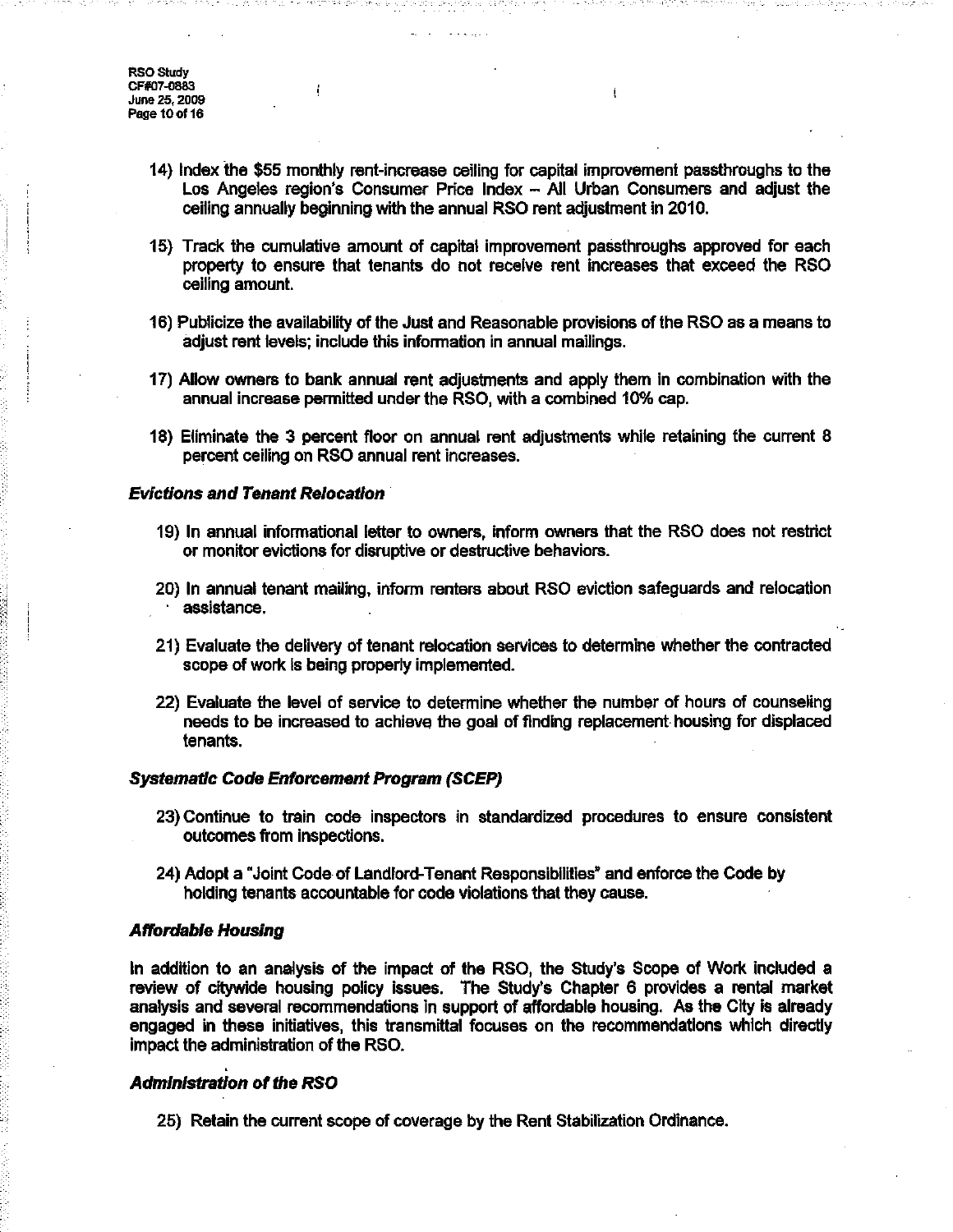**RSO Study** CF#07-0883 **June-** 25. 2009 Pago11 of 16

- 26) Streamline RSO administrative requirements for owners of 4 or less units, including:
	- a. Increasing the capital improvement passthrough allowance.
	- b. Providing technical assistance workshops and other training focused on small owners to provide information about the capital improvement passthrough program, applying for just and reasonable rent increase, and RSO procedures, including eviction of disruptive tenants.
- 27) Expand the yearly registration renewal to require the rent amount for each unit and whether the unit has been vacated and decontrolled in the past year. Provide an option for owners to submit this information electronically.
- 28) Increase the annual rental unit registration fee by the amount necessary to pay for these additional responsibilities.

#### LOS ANGELES HOUSING DEPARTMENT RECOMMENDATIONS

The LAHD concurs with the following recommendations and will report back on implementation and the need for additional resources.

#### Communication with Renters and Landlords (Recommendations 1 - 5)

A major issue identified is the need for enhanced communication, outreach, and education for both tenants and landlords on their rights and responsibilities under the RSO. The LAHD fully supports this recommendation and has already started this process by completing an RFP process to develop a comprehensive Landlordffenant Outreach program. The goal is to create a multi-faceted housing rights and responsibilities education program utilizing traditional outreach methods, media and new technologies. In order to replicate effective programs and leverage limited resources, the outreach campaign will also include a "train the trainer' component. In developing the outreach program, the selected consultant will evaluate the most effective methods to reach our target audiences. Together with the outreach consultant, the LAHD will work to identify the most effective methods to provide the information points identified in the Study. Funding for the outreach consultant is included in the LAHD's 2009·2010 budget.

The recommendations for an annual notice to tenants, as recommended by the Economic Roundtable, will be considered as part of the outreach program. The LAHD estimates it will cost \$64,000 to upgrade its current database capacity to include individual unit addresses for all 638,051 RSO units and \$230,255 annually for printing and mailing. The LAHD will report back on the need for additional resources, once the plan has been completed.

#### RSO Rent Increases

a) Methodology for Calculating the Annual Allowable Rent Increase (Recommendations 6)

An important finding is that the current method of determining the annual allowable rent increase utilizing the CPI Is the best available economic benchmark for setting rent increases and the best available measure of an allowance for increases in operating costs. The current CPI standard fairly balances the Interest of renters and owners.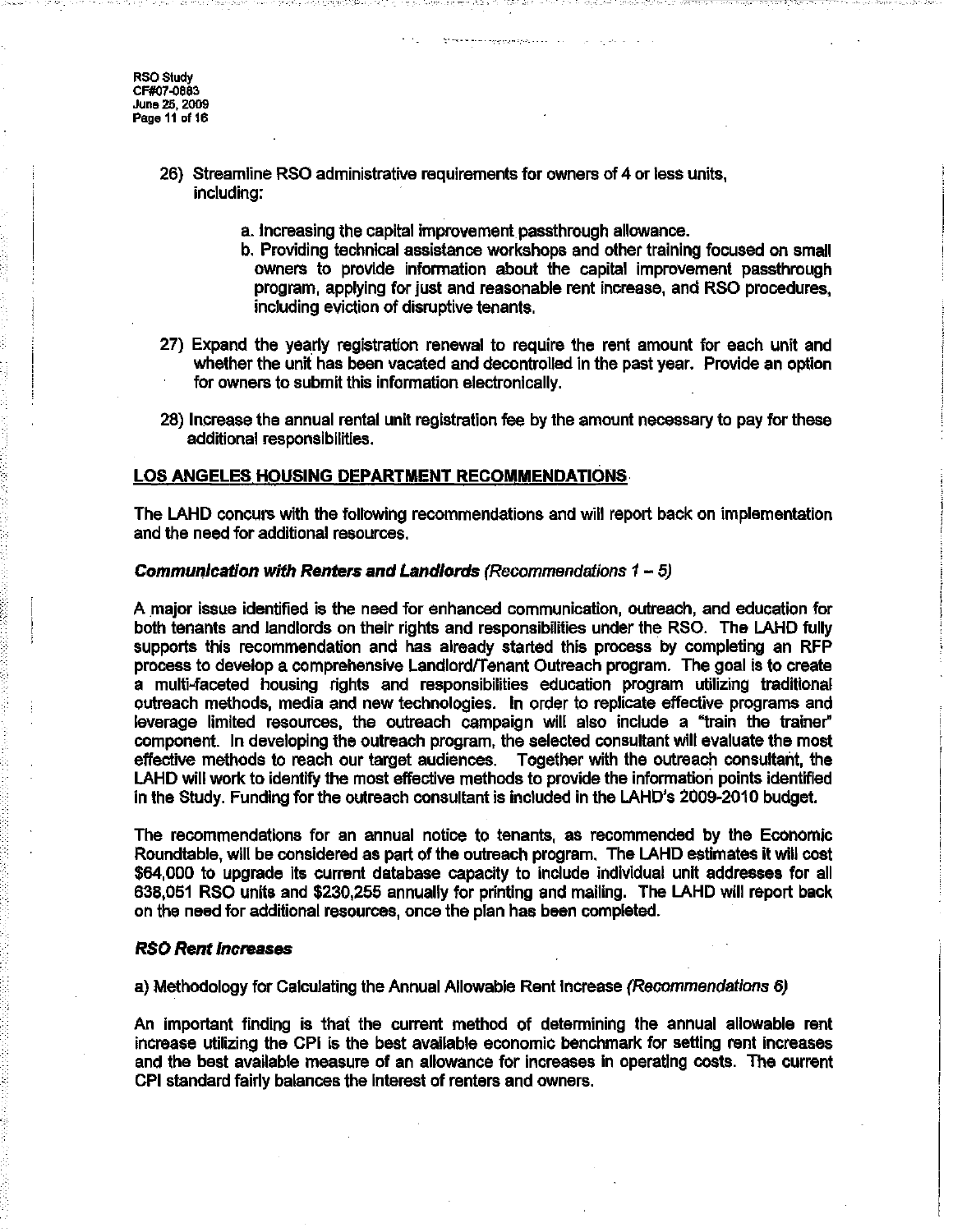· -'-'- '. -.':-

 $\mathbf{I}$ 

b) Capital Improvement Passthrough Program (Recommendations 9-15)

The LAHD substantially concurs with the Capital Improvement program recommendations.

The Department is currently completing a review of the two programs which allow for the recovery of costs associated with upgrades and improvements to rental properties (the Capital Improvement and the Primary Renovation programs) and will submit a comprehensive report including program revisions in a separate transmittal.

c) Just and Reasonable Rent Increases (Recommendation 16)

The LAHD concurs with the recommendation to publicize the Just and Reasonable Rent Increase application process. This item will be included in the report back on the This item will be included in the report back on the Landlord/Tenant Outreach Plan.

## Evictions and Tenant Relocation (Recommendations 19 -22)

The LAHD concurs with the need to provide increased education to both landlords and tenants on the legal reasons for evictions and requirements for relocation assistance. LAHD also agrees with the need to conduct an evaluation of the delivery of services and adequacy of the number of hours in the scope of work for the tenant relocation assistance contract.

## Systematic Code Enforcement Program (SCEP) (Recommendation 23)

The Department concurs with the recommendation to continue providing standardized training to its housing inspectors to ensure consistent inspections and outcomes. SCEP has already started addressing the consistency issue by conducting quarterly all-hands training. As a followup, training is conducted on a weekly basis at each field office to reinforce the material discussed at the quarterly training sessions.

# Scope of Coverage of the RSO (Recommendation 25 - 26)

The LAHD concurs with the recommendation to retain the current scope of coverage of the RSO. The Department supports the expansion of education initiatives for property owners with 4 or less units, as well as streamlining of administrative requirements for all landlords when feasible.

#### Rent Increases for Utilities (Recommendations  $7 - 8$ )

The LAHD will report back on a recommended methodology to determine the utility allowance and cost estimates for implementation.

Based on the finding that the annual utility allowance for gas and electricity in master-metered buildings of one-percent has no relation to the actual cost of these utilities, the Consultant recommends changing the method for the utility passthrough.

This recommendation would require an amendment to the RSO and new procedures for the processing of utility passthroughs. This would include the development of a new methodology and additional staff resources for data gathering and development of the necessary systems. We estimate the one-time systems development costs at \$74,000. Once the system is developed, at least one new Management Analyst and a clerical support position would be required to process the rent increase application. LAHD will report back in greater detail on a recommended methodology and cost.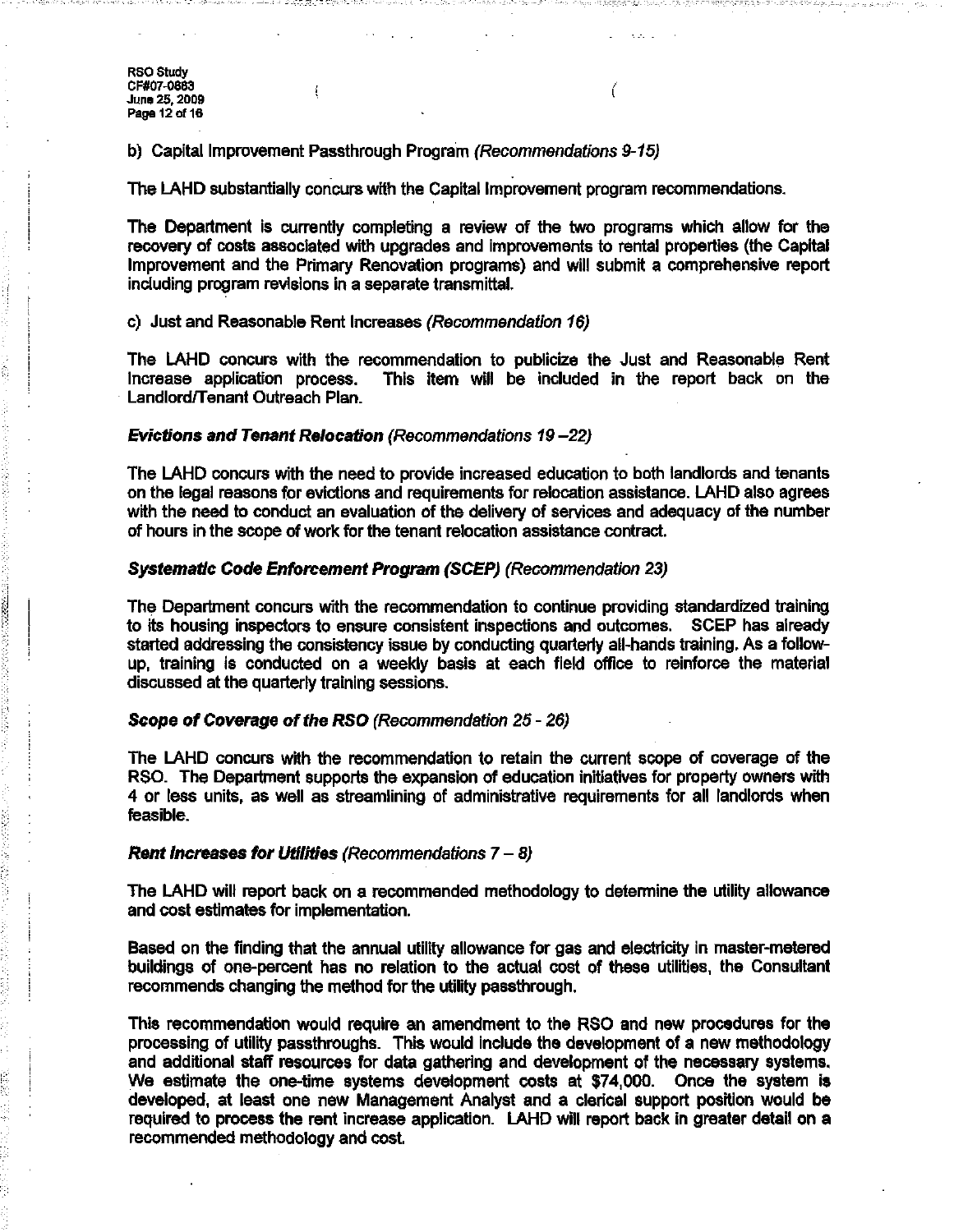RSOStudy CF#07-0883 Juno 25, 2009 Page 13 of 16

# Fees for Administration of the RSO (Recommendation 28)

The LAHD will report back on the need for an annual rent increase to support additional services, The Economic Roundtable is recommending a fee increase to implement the additional responsibilities outlined in the following recommendations:

- technical assistance workshops for owners of small properties;
- expansion of a database to facilitate mailing of annual educational letters to renters and owners;
- a higher level of relocation services (if borne out by an assessment of relocation services);
- collection and analysis of cost data for gas and electric utilities;
- creation of a rent database for all RSO units (rent-tracking).

# STUDY RECOMMENDATIONS NOT SUPPORTED BY THE LAHD

The LAHD cannot support the following recommendations because these are either difficult to enforce and/or the implementation is cost prohibitive.

## Capital Improvement Passthroughs for 4 Units or Less (Recommendations 12c)

The LAHD concurs with the recommendation to increase the allowable cost recovery, which is currently 50% of approved costs, to 75% -100% of approved costs (depending on the category of work) for all landlords. However, the LAHD does not support the proposal to regulate capital improvement passthroughs differently based on property size, This recommendation would result in the disparate treatment of tenants for no reason other than the size of the property. Instead, the LAHD plans to use the expanded outreach program to enhance training and education opportunities for "mom and pop" property owners to inform them of the avenues available for cost recovery for improvements to their rental properties.

#### Joint Code of Responsibility for Landlords and Tenants (Recommendation 24)

The Department concurs wrth the recommendation to encourage landlords to use written lease agreements, but opposes the proposed Joint Code of Responsibility because it is ambiguous and unenforceable, It fails to clearly delineate responsibilities and remedies for violation of the code-related issues and would not be enforceable in Court or under the RSO, State and local law already delineate landlord and tenant responsibilities under the California Civil Code, the California Health and Safety Code and the Los Angeles Building Code. The Los Angeles Housing Code already has a process in place for enabling landlords to hold tenants accountable for the violations they cause. The Joint Code may result in the imposition of additional landlord and tenant responsibilities that conflict with those existing under State and local law, or the parties' contractual obligations pursuant to a written lease. As a result, the Joint Code would confuse existing tenant and landlord regulations and may undermine the City's housing code enforcement system, a nationally recognized program which has achieved exemplary levels of compliance.

# Banking Rent Increases (Recommendations  $17-18$ )

Because of the scale of the Los Angeles RSO unit inventory, the LAHD could not track and monitor rent increases without dedicating additional staff resources and developing new systems upgrades. While other rent-control jurisdictions allow rent banking, these cities have far fewer rental units and higher staff ratios per units monitored than Los Angeles. In addition, the jurisdictions which allow rent banking have tracked rent levels since the adoption of their rent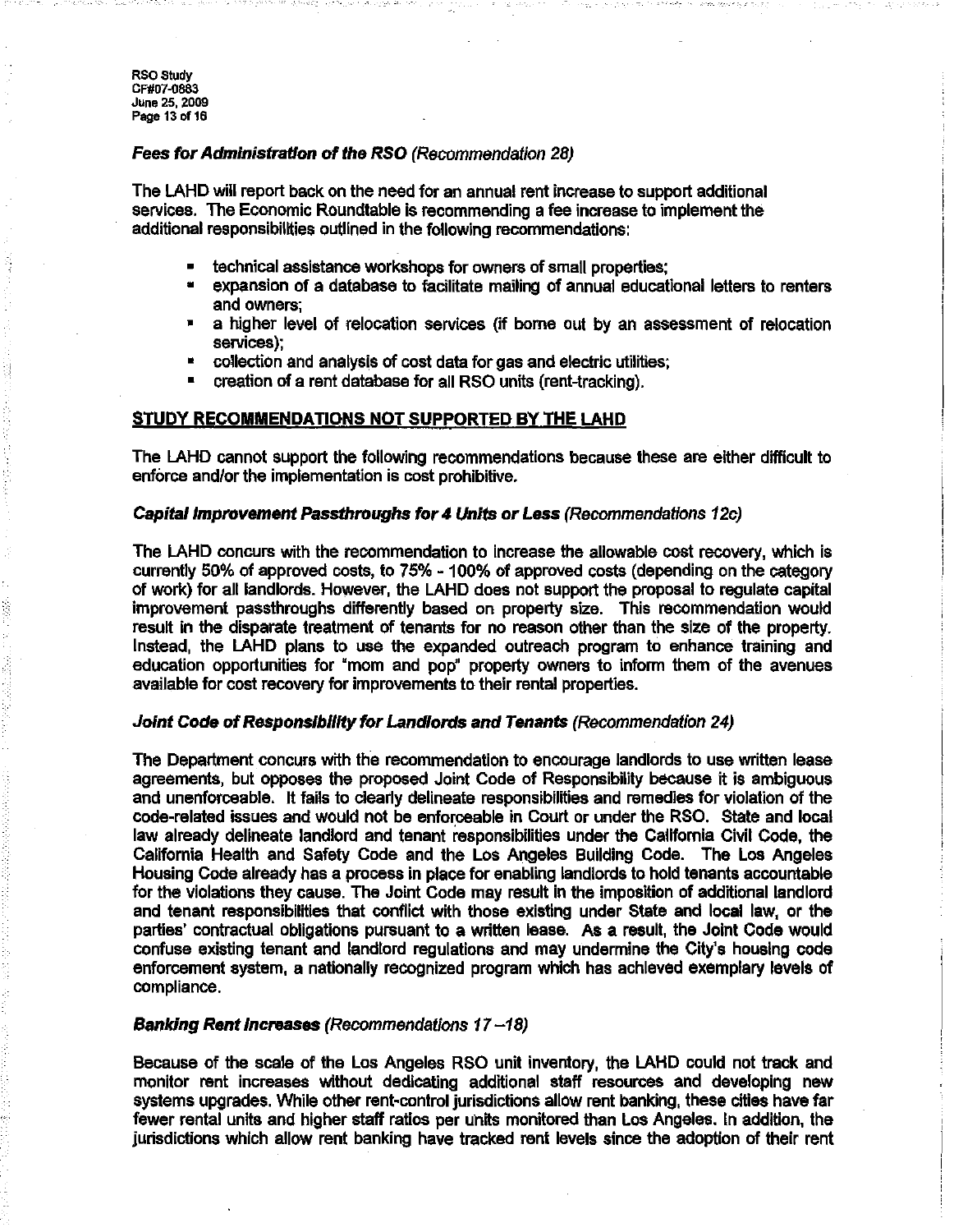**RSO Study** CF#07-0883 June 25. 2009 Page 14 of 16

 $\mathbf{I}$ 

control laws. By contrast, Los Angeles has never required disclosure of individual unit rent levels.

The recommendation would require the City to track annual allowable rent increases in each of the 638,051 RSO units every year. This would include: verifying the infonnation provided by the landlord with each tenant, correcting any disagreements, tracking any additional rent increases approved through the RSO's cost recovery programs, and monitoring the exact percentage that is banked per unit. These verifications would be required annually for each RSO unit.

One of the principle benefits of the RSO is that it moderates rent increases during inflationary periods. Allowing landlords to impose banked increases at one time would expose tenants to unanticipated and steeper rent increases. This would adversely impact low-income tenants, particularly families with children, seniors and the disabled.

#### Information Needed for Administering the RSO - Rent Tracking (Recommendation 27)

The Economic Roundtable recommends that the annual rental unit registration renewal be expanded to include the rent rate for each unit, any vacancies and/or subsequently rentdecontrol over the past year, with the option to submit this infonnation electronically. This recommendation represents a major change in the administration of the Los Angeles RSO and would have a significant impact on LAHD operations.

In the 30 years since the adoption of the City's RSO, information on rent levels for individual units has never been collected. Instead, the LAHD investigates illegal rent increases on a complaint-driven basis. While other major rent-control jurisdictions in California already register and track rent levels, these cities also impose significantly higher fees and maintain higher staff/ per rental unit ratios.

| City                   | <b>Annual</b><br><b>Budget</b> | Registration<br>Fee | <b>Rent</b><br><b>Stabilized</b><br>Units | # Rent Staff<br>(Unit Ratio) |
|------------------------|--------------------------------|---------------------|-------------------------------------------|------------------------------|
| Berkeley               | \$3,500,000                    | \$170/unit          | 19,000                                    | 19<br>(1,000)                |
| <b>Santa</b><br>Monica | \$300,000                      | \$156/unit          | 28,000                                    | 29<br>(966)                  |
| West<br>Hollywood      | \$1,146,144                    | \$120/unit          | 15,000                                    | 18<br>(833)                  |
| Los<br><b>Angeles</b>  | \$12,567,000                   | \$18.71/unit        | 638,000                                   | 90<br>(7089)                 |

## Slaffing Comparison - Rent Slabilized JUrisdictions

This task would require the development and maintenance of a comprehensive system, as well as the cooperation of landlords and tenants to obtain and update the rent levels for each of the more than 638,000 RSO rental units in the City. Additionally. the Department would need to create a new electronic system to update rent levels whenever a rent increase takes place or a unit is vacated. Implementation of this recommendation would also require close monitoring and tracking of all units with either pennanent or temporary exemptions from the RSO. We estimate that such a system would require dedication of substantial staff resources, both temporary and permanent, and 6 to 12 months to develop, test and implement.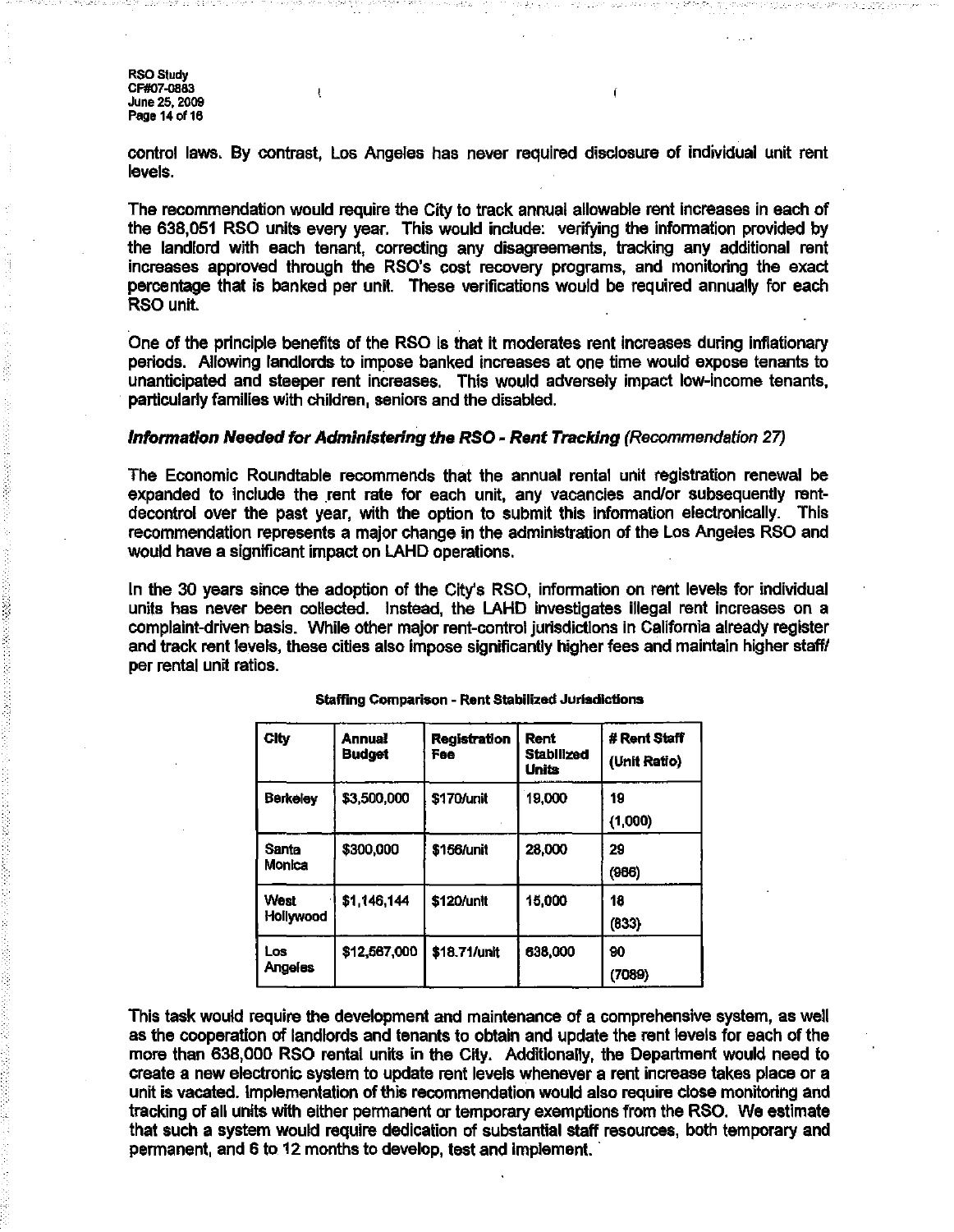RSO Study CF#07-0883 June 25, 2009 Page 15 of 16

The estimated one-time costs associated with the implementation of this recommendation include:

 $\mathbb{Z}$ g $, \mathbb{Z}$ 

| <b>Systems Development</b>              | \$221,867 |
|-----------------------------------------|-----------|
| Rent Tracking - Initial Data Collection | \$457,000 |
| Initial Mailing to Landlords            | 38,855    |
|                                         | \$717,722 |

The LAHD estimates that the ongoing costs of managing a rent-tracking system would require approximately 22 new positions, at an annual cost of \$1,911,842 (See Attachment 2). As illustrated in the following chart, the proposed funding and staffing levels would be well within the norm for other rent stabilized jurisdictions that track rent levels,

| City                       | Annual<br><b>Budget</b> | Registration<br>Fee | Rent<br><b>Stabilized</b><br>Units | # Rent Staff<br>(Unit Ratio) | # Staff for rent<br>tracking/rental<br>unit<br>registration<br>(Unit Ratio) |
|----------------------------|-------------------------|---------------------|------------------------------------|------------------------------|-----------------------------------------------------------------------------|
| Berkeley                   | \$3,500,000             | \$170/unit          | 19,000                             | 19<br>(1,000)                | 5<br>(3,800)                                                                |
| Santa<br>Monica            | \$300,000               | \$156/unit          | 28,000                             | 29<br>(966)                  | 2<br>(14,000)                                                               |
| West<br>Hollywood          | \$1,146,144             | \$120/unit          | 15,000                             | 18<br>(833)                  | 4<br>(3,750)                                                                |
| Los<br><b>Angeles</b>      | \$12,567,000            | \$18.71/unit        | 638,000                            | 90<br>(7089)                 | 15<br>(42, 533)                                                             |
| L.A.<br>w/rent<br>tracking | \$14,479,875            | \$24,13/unit        | 638,000                            | 112<br>(5,696)               | 37<br>(17, 243)                                                             |

# Proposed Staffing Comparison **with Rent** Tracking

#### **CONCLUSION**

The LAHD recommends that the City Council and Mayor approve recommendations a-g listed on pages 1-2,

# **FISCAL IMPACT**

There is no fiscal impact on the General Fund,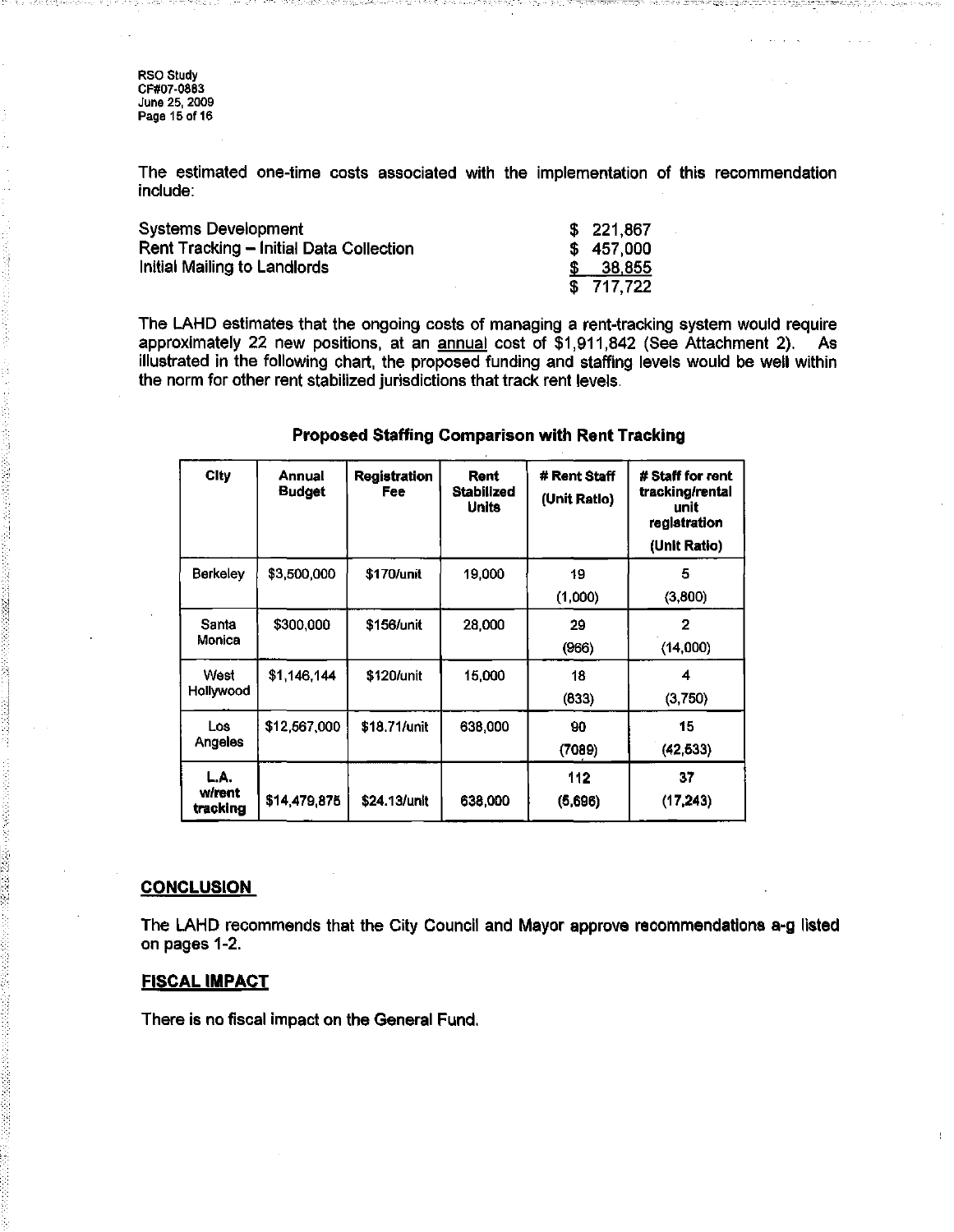RSO Study CfW07-0883 June 25, 2009 Page 16 of 16

Prepared by:

~~~ Housing Planning and Economic Analyst

Prepared by:

**ANNA ORTEGA** Assistant Director, Rent Division

Reviewed by:

ROBERTO ALDAPE  $\frac{1}{2}$  H Medic

Assistant General Manager

Approved by:

MERCEDES MÁRQUEZ @eneral Manager

# **Attachments:**

Attachment 1 Study of the Rent Stabilization Ordinance & the Los Angles Housing Market Prepared by the Economic Roundtable

Attachment 2 Rent Tracking Cost Analysis

Approved by:

OLANDA CHAVEZ

Executive Officer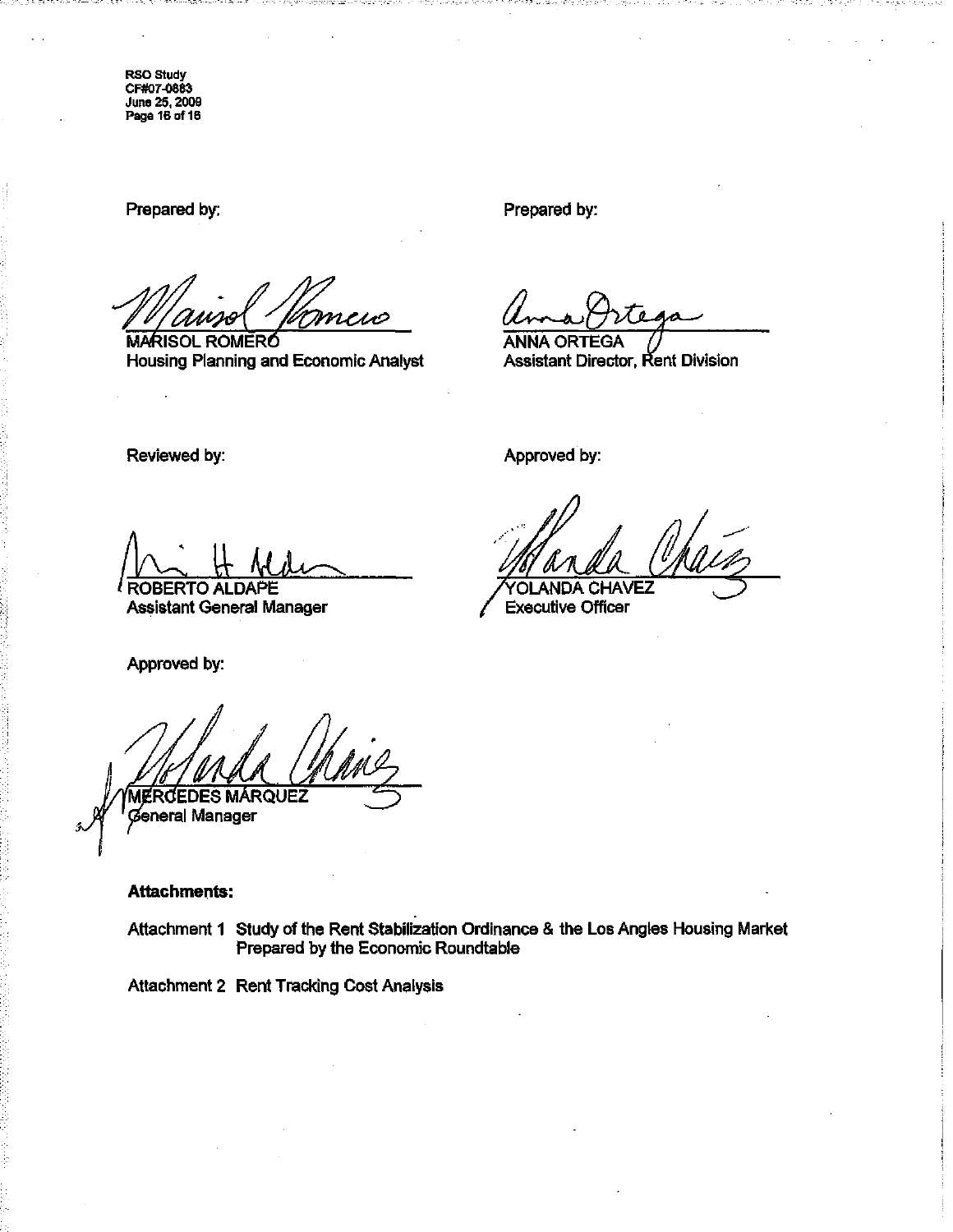# **JUST AND REASONABLE GUIDELINES**

**Rent Adjustment Commission Regulations ● Section 240.00 ● Amended Effective September 1, 2005** 

# **INDEX**

- **240.00 GUIDELINES TO BE USED BY HEARING OFFICERS FOR DETERMINING A JUST AND REASONABLE RETURN**
- **241.00 DETERMINATION OF THE NET OPERATING INCOME**
- **242.00 DETERMINATION OF ELIGIBILITY FOR RENT INCREASES PURSUANT TO THE 1977 BASE YEAR FORMULA**
- **243.00 DETERMINATION OF ELIGIBILITY FOR RENT INCREASES WHEN 1977 NET OPERATING INCOME AND EXPENSES ARE NOT AVAILABLE**
- **244.00 EXCEPTION FOR CIRCUMSTNACES WHERE A LANDLORD IS SUFFERING A NET OPERATING LOSS**
- **245.00 DETERMINATION OF THE RENT INCREASE FOR EACH INDIVIDUAL RENTAL UNIT**
- **246.00 PROCEDURES FOR LANDLORDS APPLLYING FOR A JUST AND REASONABLE RENT INCREASE**
- **247.00 PROCEDURES AFTER LANDLORDS SUBMIT AN APPLICATION**
- **248.00 PROCEDURES FOR APPEALING THE DECISION OF A HEARING OFFICER TO THE RENT ADJUSTMENT COMMISSION APPEALS BOARD**.



6640 VAN NUYS BLVD.<br>VAN NUYS, CA 91405

3550 WILSHIRE BLVD. **15TH FLOOR** LOS ANGELES, CA 90010 2215 N. BROADWAY AVE. LOS ANGELES, CA 90031

8475 S. VERMONT AVE. 2ND FLOOR LOS ANGELES, CA 90044 690 KNOX ST.STE. #125 LOS ANGELES, CA 90502

1645 CORINTH AVE. STE. #104 LOS ANGELES, CA 90025



MERCEDES M. MÁRQUEZ, GENERAL MANAGER

P.O. BOX 17280, LOS ANGELES, CA 90017-0280 • 866-557- RENT • 866-557-7368 • HTTP://LAHD.LACITY.ORG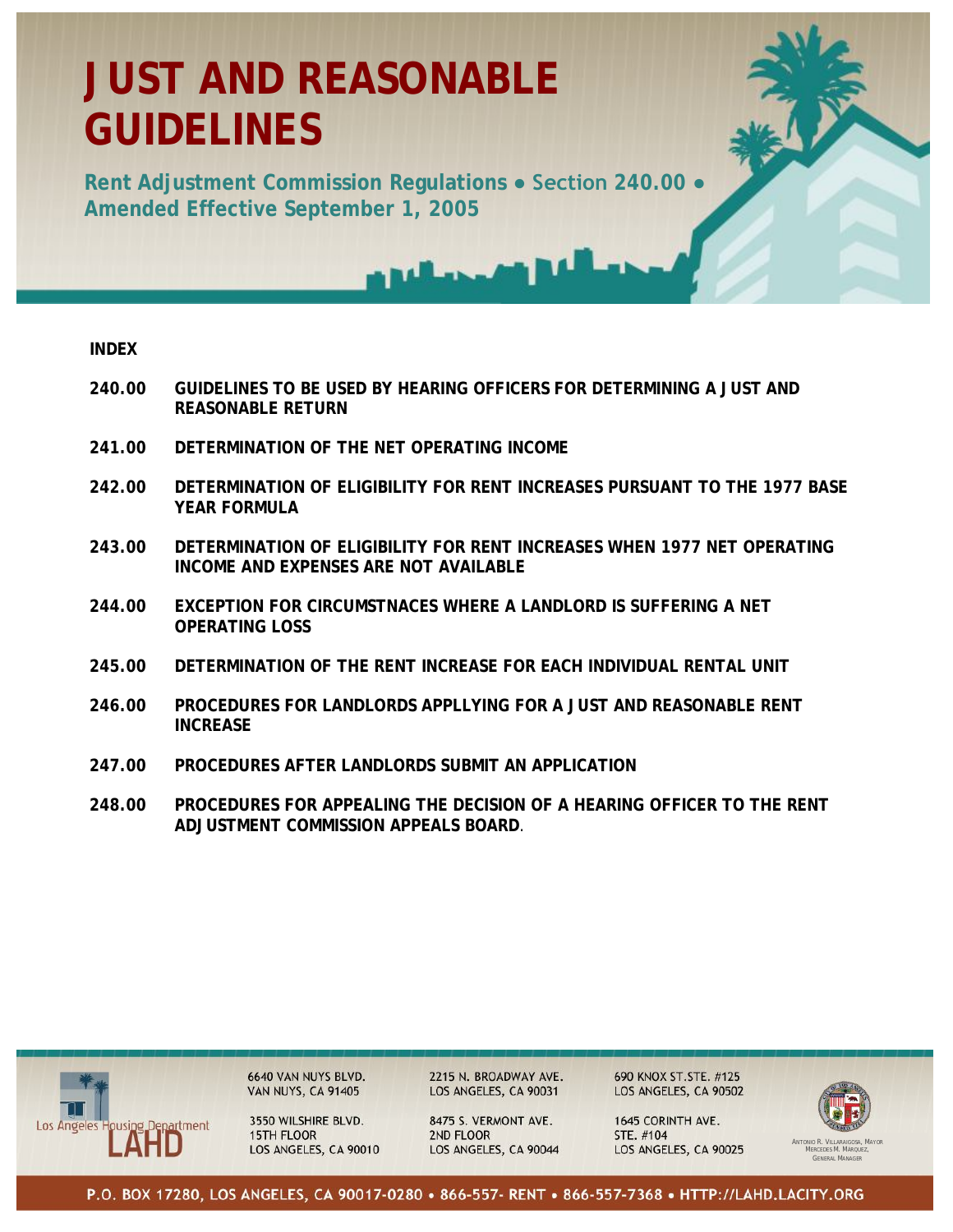# **240.00 GUIDELINES TO BE USED BY HEARING OFFICERS FOR DETERMINING A JUST AND REASONABLE RETURN (LAMS 151.07 B1)**

The following words and phrases, whenever used in these Guidelines, shall be construed as defined in this section. Words and phrases no defined herein shall be construed as defined in the Rent Stabilization Ordinance.

**Appeals Board:** Three or more members of the Rent Adjustment Commission acting as an Appeals Board. (LAMC 151.07 B4c)

**Base Year:** As more fully described in Sections 242.00 and 243.00, the Base Year is either 1977 or the earliest year for which a property's financial records are available.

**Current Year:** The most recent calendar or fiscal year prior to the date of the Just and Reasonable application.

**Department:** The Housing Department of the City of Los Angeles.

**LAMC:** Los Angeles Municipal Code.

**Net Operating Income:** As described in Section 241.01, the figure arrived at by subtracting the property's Operating Expenses from the Total Gross Income.

**Operating Expenses:** As more fully described in Sections 241.09 thru 241.18, these are the expenses incurred operating the property. Operating Expenses do not include debt service expense or depreciation unless the debt service relates to financing obtained prior to June 1, 1978 and if it contains either a balloon payment or variable rate provision.

**Ordinance:** The Rent Stabilization Ordinance of the City of Los Angeles (LAMC 151.00 et. seq.).

**RAC:** Rent Adjustment Commission of the City of Los Angeles consisting of members who are neither landlords nor tenants of residential rental property. (LAMS 151.03)

**Total Gross Income or Gross Income:** As more fully defined in Sections 241.02 thru 241.07, this is all of the income generated by the property for which the application has been filed, before deducting Operating Expenses.

- **240.01** The Ordinance as amended, and Regulations and Guidelines promulgated by the RAC, contain a number of provisions which normally assure a Just and Reasonable return on rental units subject to the ordinance. These provisions include:
	- A. Automatic annual rent increases
	- B. Vacancy decontrol
	- C. Exemption of luxury apartment units
	- D. Pass through of capital improvement costs
	- E. Pass through of rehabilitation work costs
	- F. Pass through of special assessment costs
	- G. Adjustments for units with seasonal rents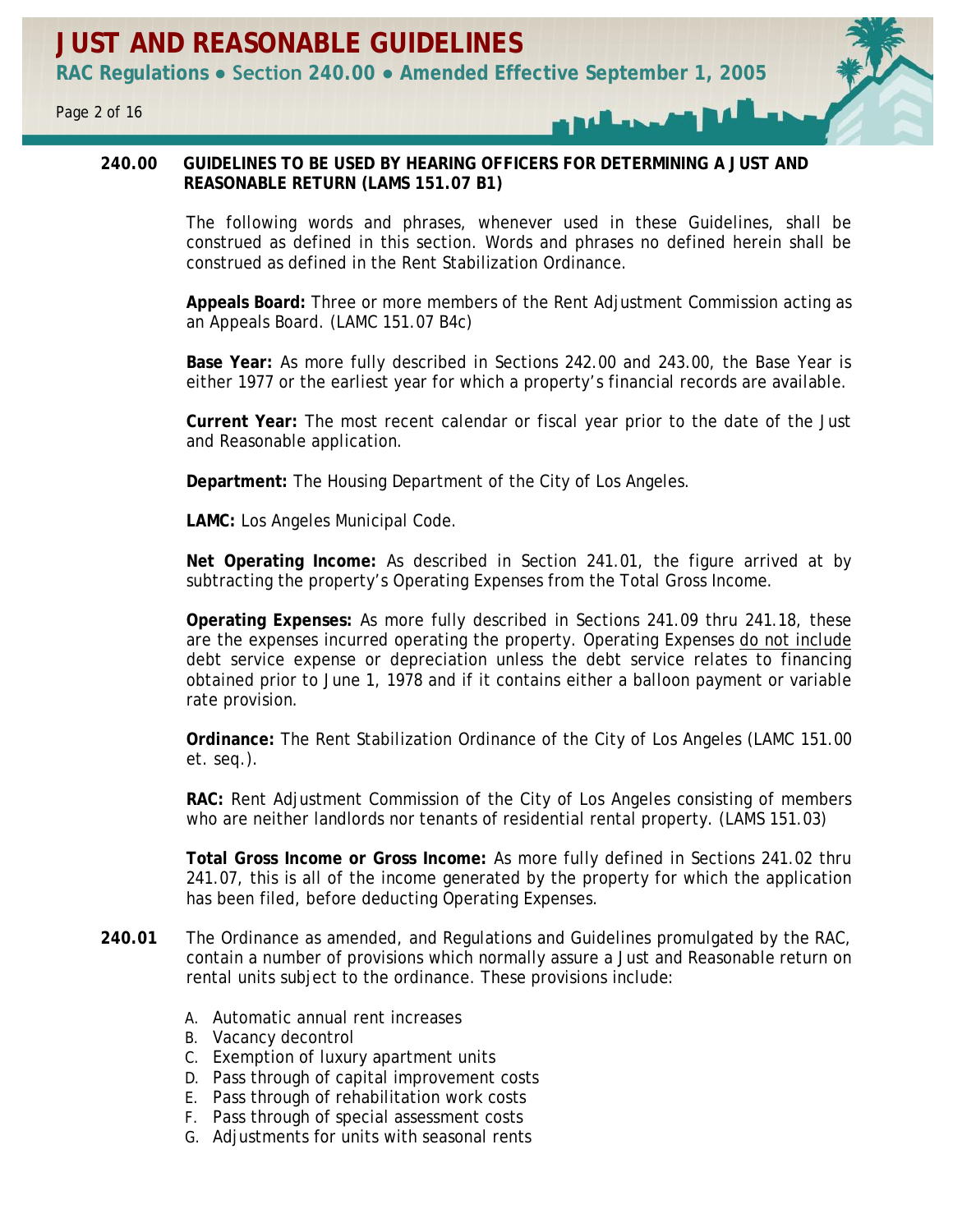- H. Increases based on additional persons occupying a unit
- I. Pass through of costs of conversion to individual utility meters
- J. Special utility increases in master-metered buildings
- K. Primary Renovation
- **240.02** The Ordinance authorizes Hearing Officers to grant rent increases or surcharges where the maximum rent or maximum adjusted rent does not constitute a Just and Reasonable return in accordance with such Guidelines as the RAC may establish.
- **240.03** The RAC presumes that the net operating income received up to May 1978 provided landlords with a Just and Reasonable return on their rental units, unless there is clear and convincing evidence to the contrary. In most cases the automatic increases allowed by the Ordinance and the property tax savings resulting from Proposition 13 provide sufficient additional operating income to landlords to maintain at least the same net operating income they experienced in 1977 adjusted by an inflation factor. However in some cases landlords may have incurred reasonable operating expenses which exceed the rent increases allowed by the Ordinance and the tax savings resulting from Proposition 13. Therefore, landlords who have had such reasonable increased operating expenses shall be able to maintain the same level of net operating income as they experienced in 1977, plus a Price Level Adjustment as determined by the RAC from time to time.

# **241.00 DETERMINATION OF THE NET OPERATING INCOME**

- **241.01** Net Operating Income is determined by subtracting the annual Operating Expenses from the property's Total Gross Income.
- **241.02** Total Gross Income is determined by adding the following:
	- A. Actual Residential Unit Income
	- B. Garage and Parking Income
	- C. Store and Office Income
	- D. Adjusted Income for Below Market Rental
	- E. Miscellaneous Income
- **241.03** Actual Residential Unit Income is the total annual income received from all the dwelling units in the rental complex**.**
- **241.04** Garage and Parking Income is the additional income received for parking services in the garage or parking spaces on the grounds of the rental property.
- **241.05** Store and Office Income is the total annual income received from any stores or offices located on the rental property. If income from stores or offices is reported in the Base Year but not in the Current Year, then such reported income will be eliminated in computing the Base year's net operating income.
- **241.06** Adjusted Income for Below Market Rentals is an amount representing the difference between the actual rent collected and what the landlord could have collected if the units had been rented at their full market value. Examples of below market rents include but are not limited to units occupied by the landlord, the landlord's family,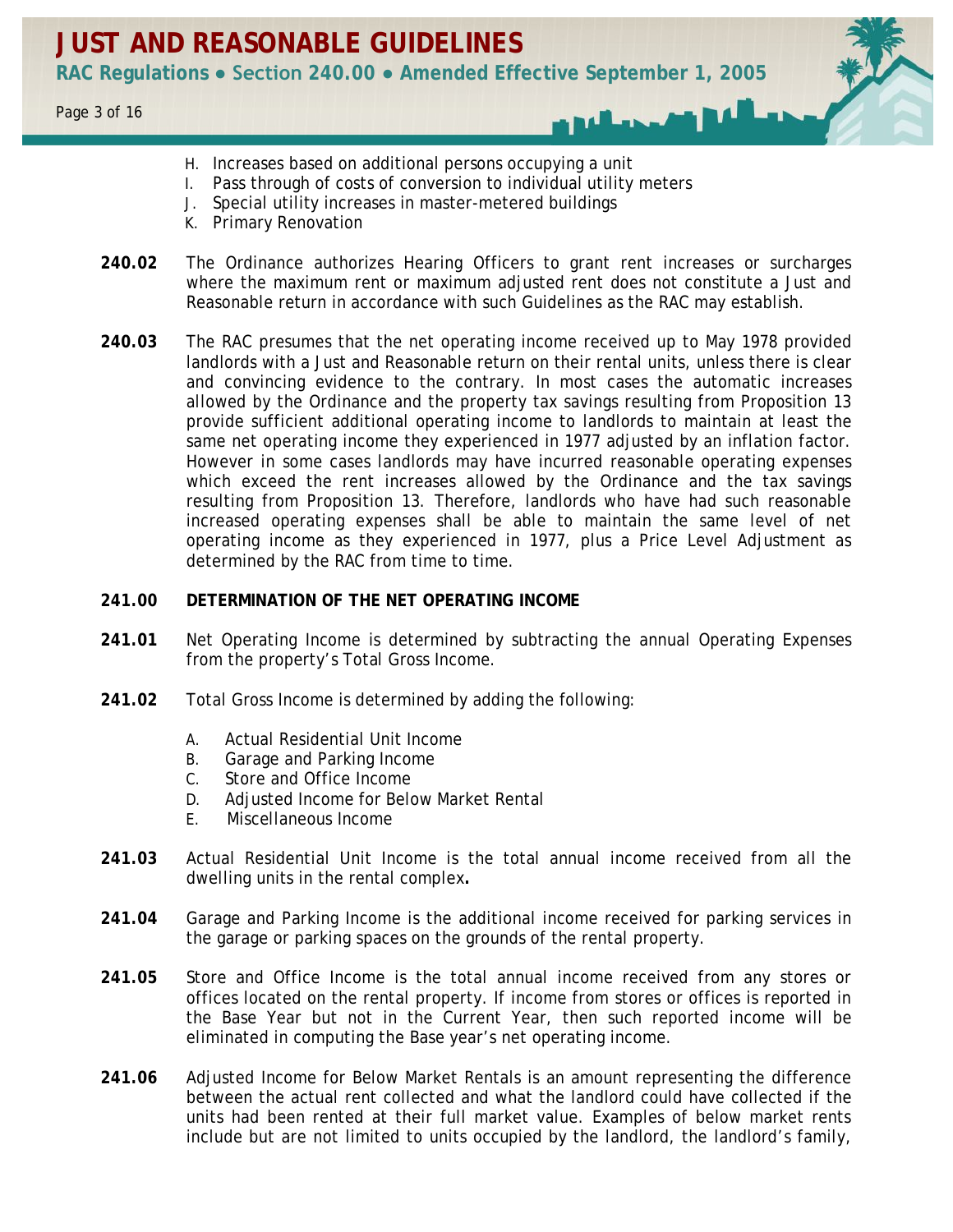or the unit of a resident manager. The below market rent is determined by the rent level of the highest comparable unit in the rental complex. Where there is no exact comparable unit, the below market rent is determined on the basis of the highest rent for a unit in the same rental complex, adjusted for differences in size, amenities, etc. Where there is no comparable rental unit within the complex, the rent of a comparable unit in the immediate neighborhood may be used. The burden of proof is on the applicant to establish a reasonable basis for estimating the below market rent.

- A. In the Base Year a landlord is permitted to make an upward adjustment of Gross Income only for a unit occupied by the landlord, landlord's family, or by a manager, agent, or employee where, in the Base Year, either no rent was charged or a rent level below that of a comparable unit can be demonstrated.
- B. In the Current Year, a landlord must make an upward adjustment in the Gross Income for any unit occupied by the landlord, the landlord's family or by a manager, agent, or employee where the unit is rent-free or where the rent is lower than the rent in the building for a comparable unit.
- C. In addition, the Current Year Gross Income must be adjusted upward to reflect lost rent or below market rents for units permanently removed form rental housing use.
- **241.07** Miscellaneous Income is determined by adding all actual revenues received from such sources as maid services, gas and electricity sold to tenants, commissions from telecommunication and/or cable services, laundry and vending machines, signs on the building or property of the rental complex, air conditioning charges, special charges for the use of amenities, income from oil, gas, or other minerals on the rental complex property, location use payments by motion picture or television production companies, special rentals for occasional use of recreating rooms or other common areas, any interest derived from tenant money held as security deposits, and any income derived from the operations of the rental complex.
- **241.08** Vacancies in both the Base Year and the year for which the application is made are not calculated. However, in cases where the Hearing Officer finds unusual vacancy patterns, the Hearing Officer will have the discretion to adjust the Gross Total Income where the vacancies have been the result of a landlord withholding rental units form the market.
- **241.09** Operating Expenses are determined by adding the following:
	- A. Management and Administrative Expenses
	- B. Adjustment for landlord performed services
	- C. Operating Expenses for:
		- 1) Supplies
		- 2) Heating Expenses
		- 3) Electricity
		- 4) Water and Sewer
		- 5) Gas
		- 6) Building Services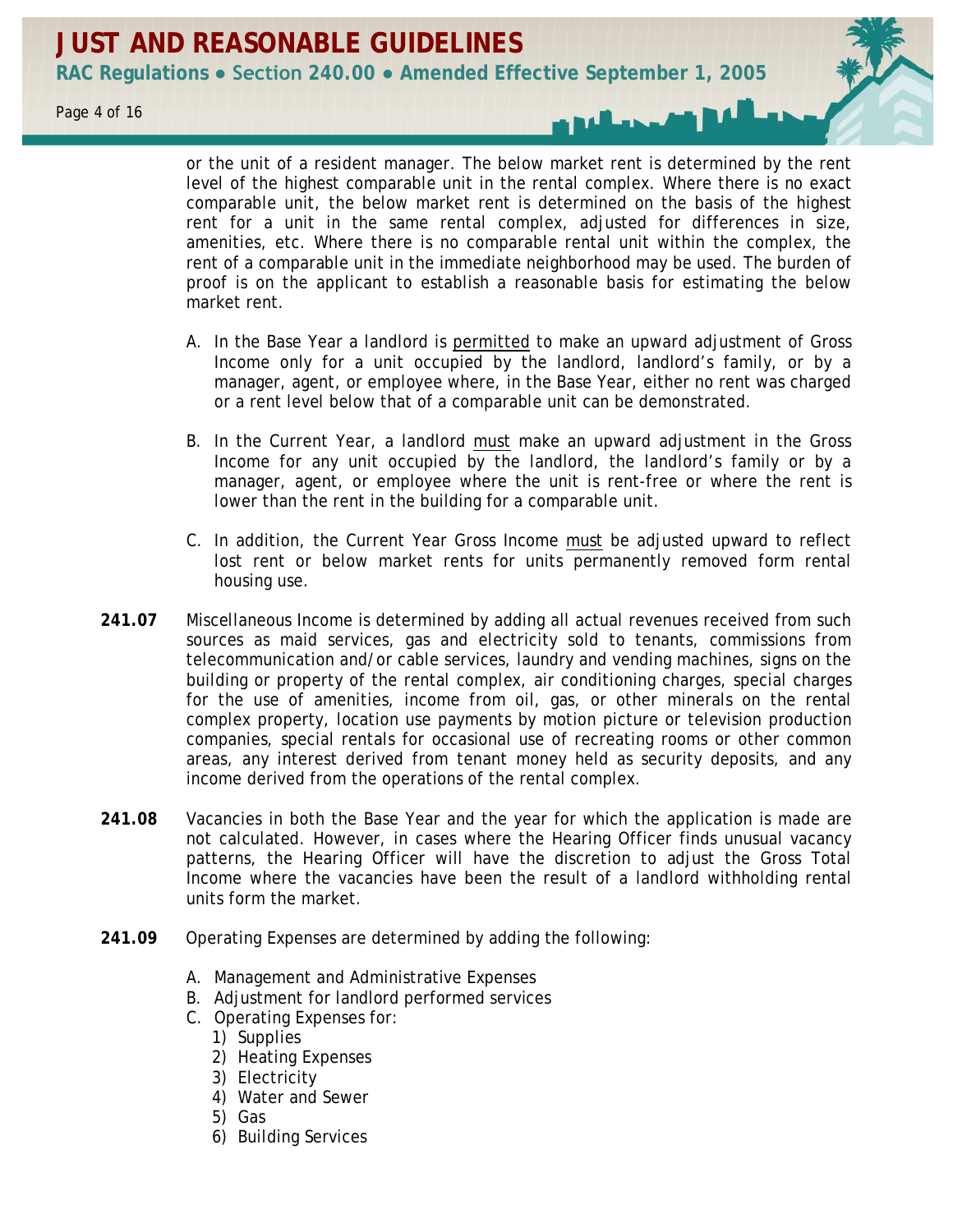**RAC Regulations ● Section 240.00 ● Amended Effective September 1, 2005**

**Marsh** 

- 7) Other Operating Expenses
- D. Maintenance Expenses including:
	- 1) Security
	- 2) Grounds Maintenance
	- 3) Maintenance and Repairs
	- 4) Painting and Decorating
- E. Taxes and Insurance Expenses including:
	- 1) Real Estate Taxes
	- 2) Other Taxes, Fees and permits
	- 3) Insurance
- F. Service Expenses
- G. Other Payroll Expenses
- **241.10** In determining operating expenses, all debt service expense, depreciation and expenses for which a landlord has been reimbursed or was eligible for reimbursement but failed to obtain reimbursement must be excluded.
- **241.10** Management and Administrative Expenses include: Wages of Administrative Personnel, including agency fees for administrative services and the use value of any rental unit offered in compensation for such services calculated according to Section 241.06 above, advertising of rental units, legal costs involving operation of the property, auditing fees for the operation of the rental complex, fees and dues in professional property management organizations except that if the landlord owns more than one rental complex, such expenses must be apportioned among the rental complexes owned, telephone and building office expenses used for rental operations and office supplies, but excluding:
	- A. Advertising for the sale of condominiums or for the sale of the rental property as a whole;
	- B. Legal and auditing costs engendered by the purchase or sale of the rental complex;
	- C. Legal costs resulting form the legal defense of the landlord from criminal charges filed against the landlord by local, state, or federal authorities or litigation costs stemming form judgments or settlement agreements demonstrating the landlord's liability for injuries or damages due to the landlord's failure to maintain the property in a habitable conditions, or legal fees incurred by the landlord in challenging the legality of the Ordinance or the RAC's Guidelines.
- **241.12** An adjustment of Management and Administrative Expenses shall be allowed where the landlord performs management or administrative functions of self-labor in operating and /or maintaining the property. In addition to the actual Management and Administrative Expenses listed in Section 241.11 above, where the landlord performs such services, the landlord may calculate an expense figure representing the value of such unpaid management and administrative services. However, the total cost of Management and Administrative Expenses including the foregoing adjusted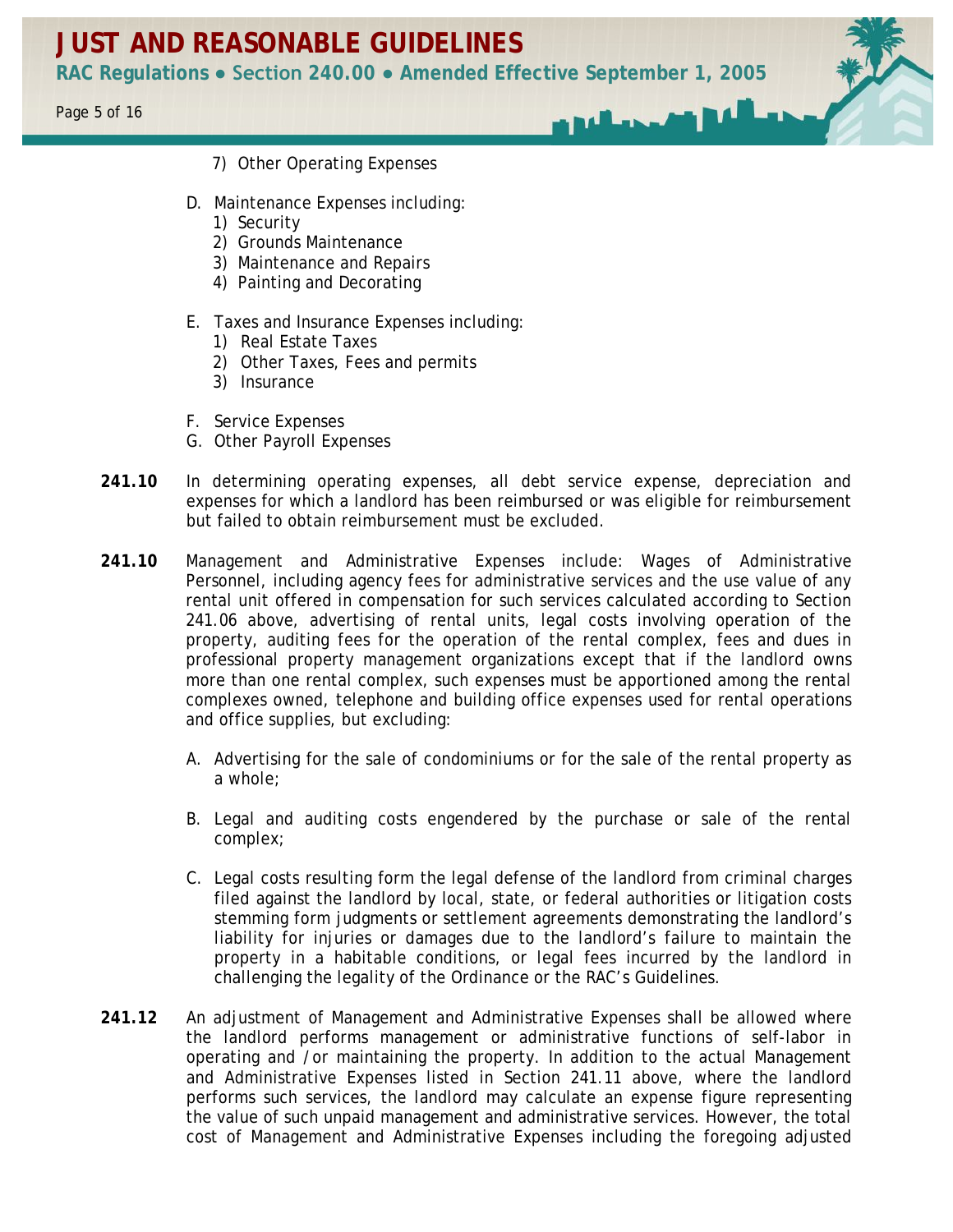expense cannot exceed 7% of the Total Gross Income as described in Section 241.02 above. Where the landlord has performed substantially similar services in both the Base year and the Current Year, the foregoing adjusted expenses must be calculated for both the Base year and the Current Year at the same percentage of Total Gross Income.

When the landlord performs different services in the Base Year and the Current Year, an adjustment will be allowed for such differences to the extent that the landlord shall document the amount of such differences. In the event that administrative services (including legal and auditing) are performed by a relative of the landlord, the landlord must obtain written evidence of competitive bids for these services, and the cost for such services must be completely documented. However, as detailed above, in no event shall the costs of Management and Administrative Expenses exceed 7% of the property's Total Gross Income.

- **241.13A** Operating Expenses include:
	- 1) Supplies, including janitorial services, light bulbs, uniforms for employees, etc.
	- 2) Heating Expenses include coal or oil used for heating the building.
	- 3) Electricity Expense includes all landlord-paid electricity for both rental units and common area.
	- 4) Water and Sewer Expenses include all landlord-paid expenses for the rental complex.
	- 5) Gas includes all gas charges paid by the landlord for both rental units and common areas.
	- 6) Building Services include expenses for window washing, lobby directory, exterminating, rubbish removal, TV antenna service, cable, and/or telecommunication services.
- **241.13B** Operating Expenses Do Not Include:
	- 1) Penalties and Late Fees imposed by the Ordinance
	- 2) Penalties and Fines imposed by any governmental agency for the failure or delay in paying taxes and fees or for illegal activities committed by or culpably not prevented by the landlord and for the failure by the landlord to maintain the property in a safe and habitable condition.
	- 3) Prohibitions by the City or State against the landlord passing though otherwise eligible operating expenses or capitalized Capital Improvement expenditures; (for example, following administrative hearings where the landlord has been denied expense pass-through rights due to inclusion in the City's Rent Escrow Account Program (REAP) or Rent Reduction Program, or the State's limitations on tax deductions to owners of "substandard" properties).
	- 4) Self-Labor expenditures unless the landlord meets the conditions imposed by RAC Regulations 211.07.
	- 5) Costs for which a landlord has already received a rent increase based on the Capital Improvement Regulations (RAC Regulation 210.00 et seq.) or other RAC regulations.
- **241.14** Maintenance Expenses include:
	- A. Security Expenses such as wages of any security personnel, contracted security expenses, door guards, and the operating costs of security equipment.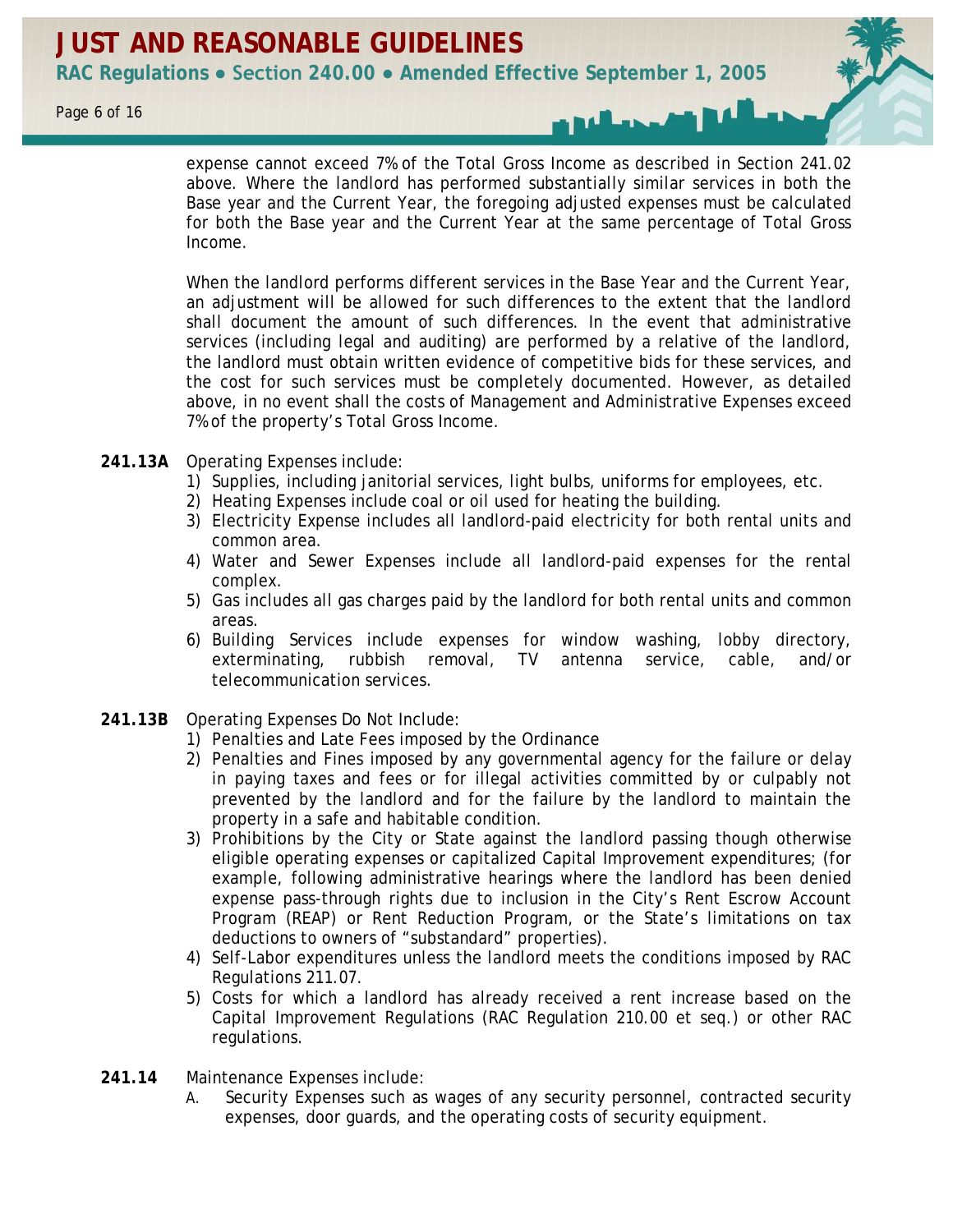- B. Grounds Maintenance Expenses include wages of groundskeepers, gardeners, plant materials, external building lighting, sidewalk, and parking lot maintenance costs.
- C. Maintenance and Repairs include all general maintenance and repair both inside and outside the building, elevator maintenance, plumbing and electrical service, fire protection and smoke detector servicing, plastering and masonry repair, carpentry, heating and/or air conditioning repair, roofing and tuck pointing.

However, Capital Improvements are not annual expenses. Landlords who did work which constitute Capital Improvements under the RAC's Guidelines must capitalize such expenses in accordance with the following:

- 1) If the work required a permit from the Department of Building and Safety and consisted of one or more of the following:
	- a) The replacement of existing water or gas supply lines, the replacement of existing drain waste lines, or the installation of additional new supply or waste lines;
	- b) The replacement of electrical wiring or circuits, the replacement of an electrical service panel, or the addition of new wiring or circuits;
	- c) The replacement or upgrading of a heating, ventilation, or air conditioning (HVAC) system or the replacement, upgrading, or initial installation of an elevator system;
	- d) The addition, modification or improvement to the foundation or the structure (including the roof) that exposed the building frame or compromised the building's security, weather protection or fire protection; or
	- e) The abatement of hazardous materials, such as but not limited to leadbased paint and asbestos, in accordance with the applicable federal, state and local laws.

The cost associated with the above must be amortized over a period of fifteen years (180 months) and the landlord may only charge six and two thirds percent (6.67%) in the year such expense occurred and for the next successive fourteen years until fully amortized.

2) For all other work which constitutes a Capital Improvement, such expenses must be capitalized on the basis of a five-year (60 months) Amortization and only one-fifth of the total expenses may be charged in the year such an expense occurred and for the next successive four years until fully amortized. In the event there were capital expenditures in the 1977 base year or in any of the four years prior to 1977 (1973-1976), the capitalized value of the capital improvement expenditures (20% for each year must be carried into the Base Year as a capitalized expense). The same capitalization requirement applies to Base Years from 1978 through 1982. In the event an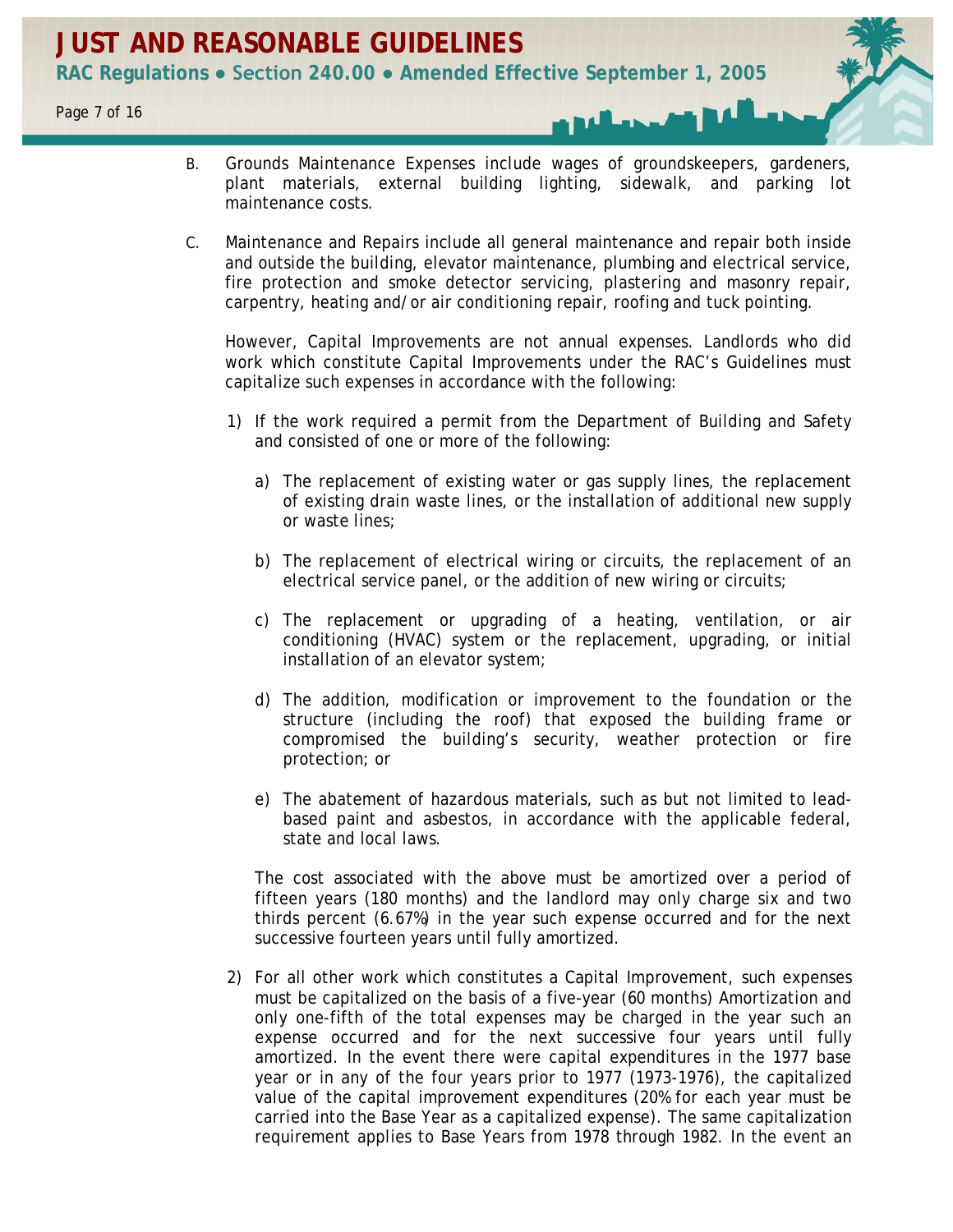applicant uses an alternative Base year of 1983 or later, the applicant must include as a capitalized expense 20% of the cost of any capital improvements approved by the Department in any of the four years immediately preceding the alternative Base year.

- D. Painting and Decorating include all costs including wages and materials, and contracted labor painting and decorating the interior or exterior of the building, including the cost of paint, wallpaper, brushes, wall washing and replacement costs related to floor covering, draperies, and light fixtures all of which will be amortized as in subsection (C) above.
- E. A landlord who is a licensed contractor may include as an expense any self-labor costs connected with capital improvement, rehabilitation, or maintenance work by fully complying with the self-labor provisions of RAC Regulation 211.07 and RAC Regulation 251.06 which state that:
	- 1) If labor for work which requires a permit under the Los Angeles Municipal Code is provided by the landlord, the landlord's family member, or the landlord's agent or employee, such labor costs are not allowable unless the person contracting to perform the work is a state licensed contractor for the type of work performed. Proof of state licensing must be included with the application. In addition, the landlord must submit a minimum of two estimates or bids by non-related licensed contractors specifying both material and labor cost. Labor costs on these bids must be identified by the type of labor performed, the number of hours to perform the work, and the rate paid for the work.

Documented time cards must be submitted for al work performed by the landlord, family member, agent or employee.

- 2) If labor for work which does not require a permit under the Los Angeles Municipal Code, nor the services of a state licensed contractor, is provided by the landlord, the landlord's family member, or the landlord's agent or employee, such labor costs are allowable if documented time cards are submitted for all work performed by the landlord, family member, agent or employee, such labor costs are allowable if documented time cards are submitted for all work performed by the landlord, family member, agent or employee. Documented time cards must specify the number of hours spent on each task and identify the specific building on which the work was performed. In addition, for work costing over \$200.00, the landlord must submit a minimum of two estimates or bids, by non-related contractors, specifying both material and labor costs.
- **241.15** Taxes and Insurance include:
	- A. Real Estate Taxes include all local or state taxes as well as non-capitalized assessments.
	- B. Other Taxes, Fees and Permits such as the Rent Registration fee, Systematic Code Enforcement Program Fee, City of Los Angeles Gross Receipts tax,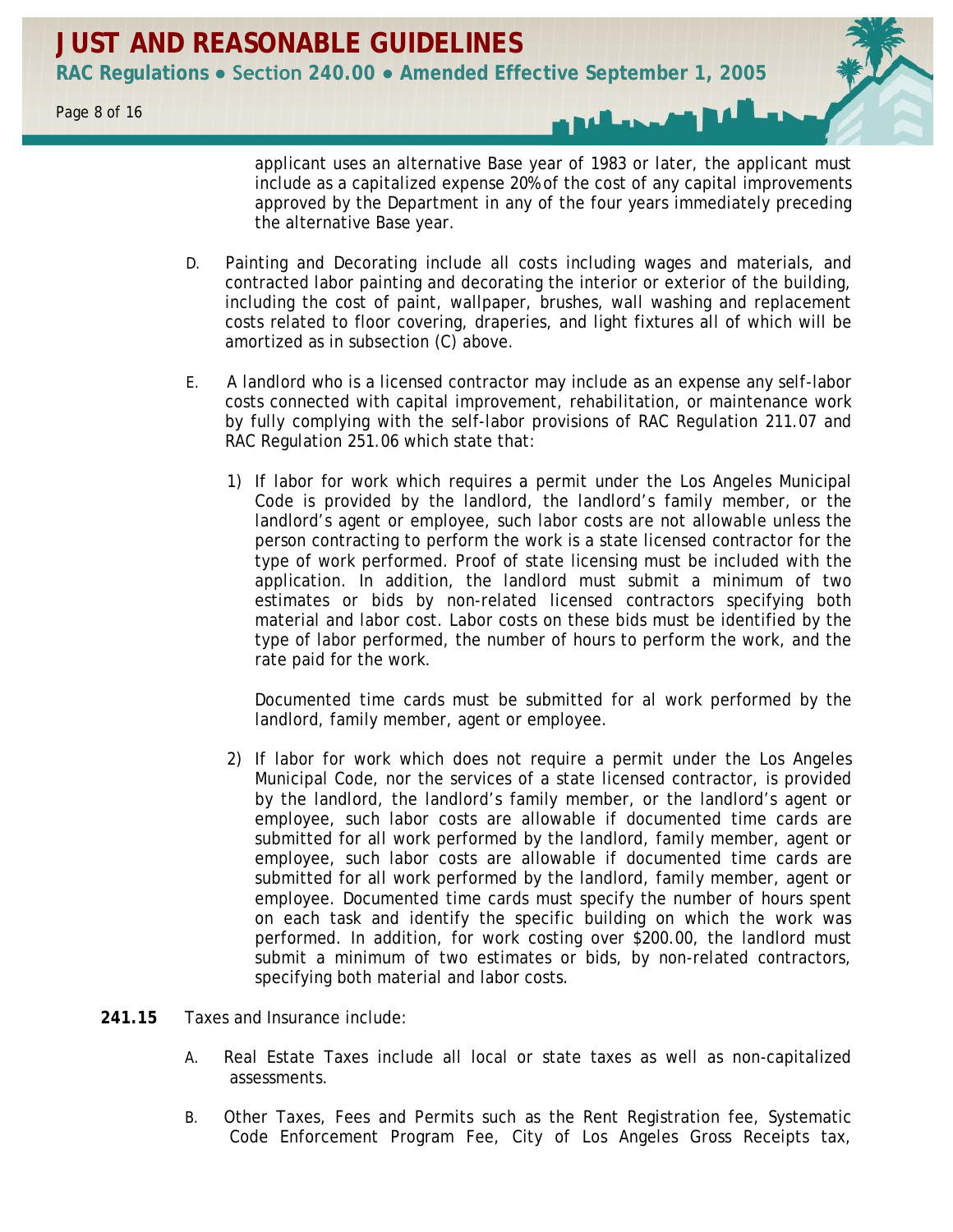personal property taxes, applicable to the property, franchise and business taxes, sign and permit fees, etc.

- C. Insurance including all one-year charges for fire, liability, theft, boiler explosion, rent fidelity bonds, and all insurance premiums except those paid to FHA for mortgage insurance or employee benefit plans. Whenever a premium is multi-year, it must be pro-rated to all applicable years.
- **241.16** Service Expense include the annual cost of maintaining recreational amenities such as saunas, gymnasiums, billiard rooms, pools, Jacuzzis, and tennis courts. Such costs include payroll, contractual services, materials and supplies, and minor noncapitalized equipment replacement. Improvements qualifying as Capital Improvements must be amortized as described in Section 241.14C above.
- **241.17** Other Payroll Expense include any payroll expenses not included in any of the categories previously listed, such as janitors, maids, elevator operators, telephone switchboard operators, and rental agents.
- **241.18** Operating expenses must be reasonable. Whenever a particular expense exceeds normal industry standards in the Base Year or in the Current Year for which the application for a rent increase is made, the Hearing Officer shall determine whether the expense is reasonable. In cases where the Hearing Officer determines that a particular expense is unreasonable, the Hearing Officer shall adjust the expense to reflect the normal industry range for that year. The Hearing Officer shall indicate the reason for such an adjustment in the determination.
- 241.19 In case the financial data necessary for preparing the Net Operating Income have been lost or are unavailable, the landlord applying for a Just and Reasonable rent increase must be prepared to supply or assist fully the Department or RAC in obtaining such financial data as may be available in records kept by the landlord, accountants, tax prepares, bookkeepers, escrow companies, real estate brokers or agents, former owners, etc. The failure of a landlord to supply such records or to assist the Department or RAC in obtaining such records as may exist shall be factors that will be used in determining if there is "clear and convincing evidence" as required in Sections 243.02, 243.02, 243.02A or elsewhere where the Net Operating Income must be supplied.

# **242.00 DETERMINATION OF ELIGIBILITY FOR RENT INCREASES PURSUANT TO THE 1977 BASE YEAR FORMULA**

- **242.01** The Base Year shall be 1977 when the financial information for that year is available.
- **242.02** Determine the 1977 Net Operating Income.
- **242.03** Determine the Current Year Net Operating Income in accordance with the provisions of Sections 241.01 - 241.07. The Current Year shall be the most recent calendar or fiscal year prior to the date of the application.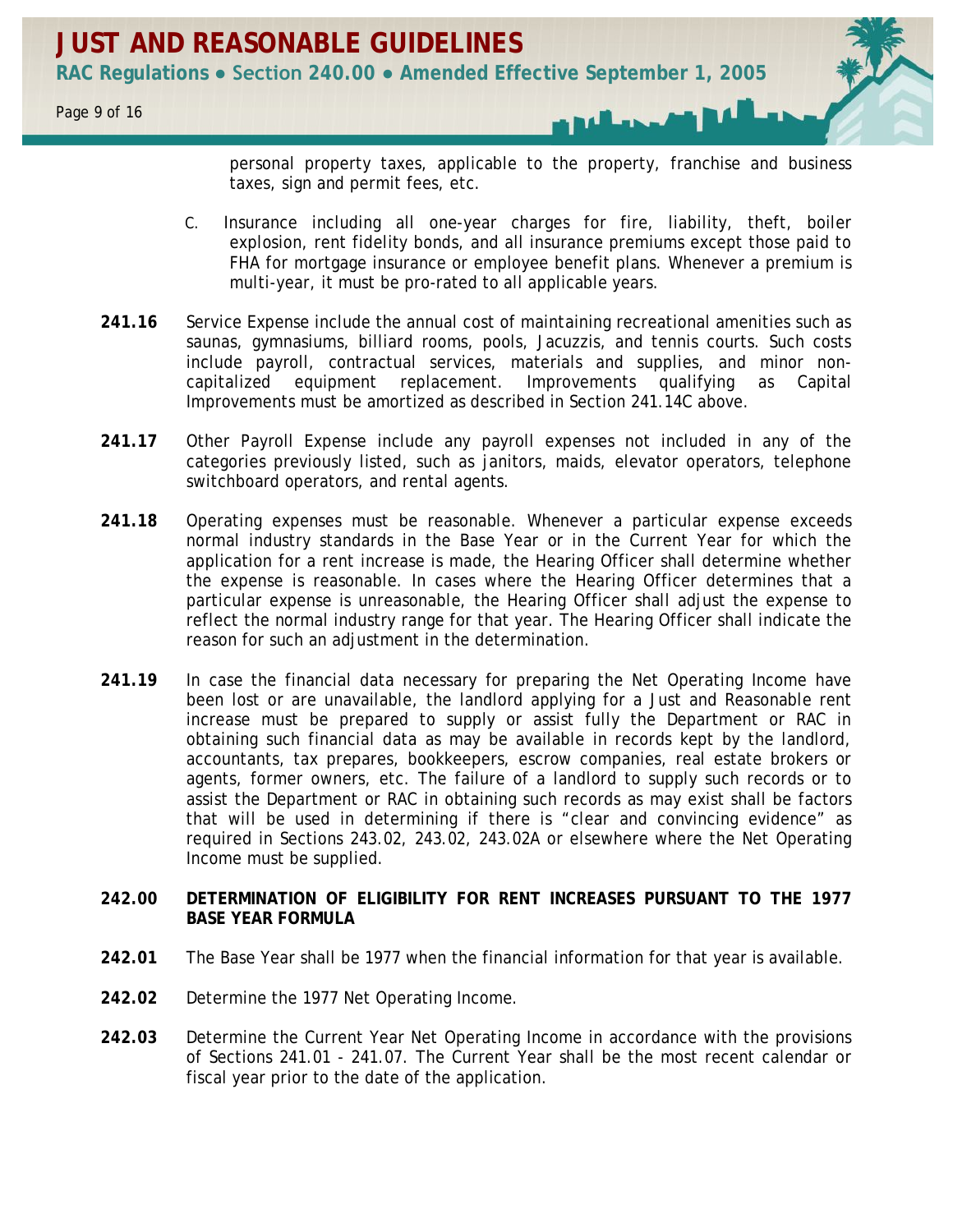- **242.04** Add to the Net Operating Income for 1977 the Price Level Adjustment according to the formula published on the Price Level Adjustment Calendar Matrix maintained by the Department.
- **242.05** The Net Operating Income from the Current Year is compared to the 1977 Net Operating Income plus the Price Level Adjustment:
	- A. If the Current Year Net Operating Income is larger than the 1977 Net Operating Income plus the Price Level Adjustment, the landlord is ineligible for a Just and Reasonable rent increase based on this formula.
	- B. If the Current Year Net Operating Income is less than the 1977 Net Operating Income plus the Price Level Adjustment, the landlord is eligible for a rent increase that will allow the Current Year Net Operating Income to equal the 1977 Net Operating Income plus the Price Level Adjustment.
- **242.06** Landlords who did not own the rental property in 1977 shall use the 1977 Net Operating Income of the landlord of record in 1977 if the financial information is available.

# **243.00 DETERMINATION OF ELIGIBILITY FOR RENT INCREASES WHEN 1977 NET OPERATING INCOME AND EXPENSE INFORMATION IS NOT AVAILABLE**

- **243.01** In the event that the 1977 financial information is not available, and where the unavailability of such records can be substantiated by clear and convincing evidence, a Just and Reasonable applicant who was the landlord of record in 1977 may substitute as a Base Year the first year following 1977 for which records are available.
- **243.02** In the case of a new landlord who did not own the rental property in 1977 and where 1977 records are not available from a previous landlord, the present landlord may, when the unavailability of the 1977 records can be substantiated by clear and convincing evidence, substitute as a Base Year the first year following 1977 for which a previous landlord's records are available.
- **243.03** In the event that no financial records are available from a previous landlord, the current landlord is eligible for a Just and Reasonable rent increase only when the landlord has two complete years of operating income and expenses. The first year Net Operating Income for such landlords will be the Base Year.
- **243.04** Repealed by the RAC on March 17, 2005.
- **243.05** The Current Year Net Operating Income is subtracted from the Base Year Net Operating Income plus the Price Level Adjustment.
- **243.06** If the Current Year Net Operating Income is larger than the Base Year Net Operating Income plus the Price Level Adjustment, the landlord is ineligible for a Just and Reasonable rent increase based on this formula.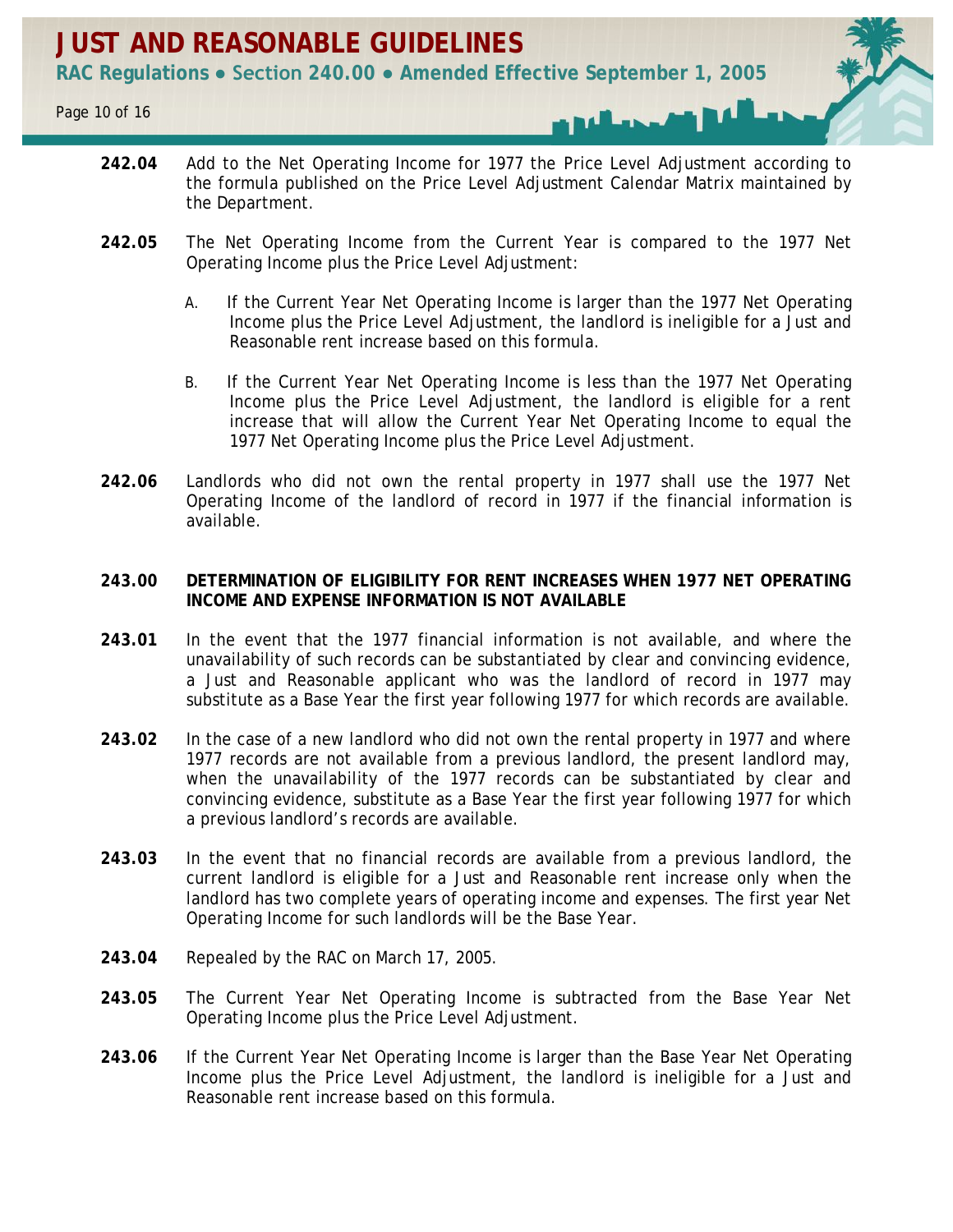**243.07** If the Current Year Net Operating Income is less than the Base Year Net Operating Income plus the Price Level Adjustment, the landlord is eligible for a rent increase that will allow the Current Year Net Operating Income to equal the Base Year Net Operating Income plus the Price Level Adjustment.

# **244.00 EXCEPTION FOR CIRCUMSTANCES WHERE A LANDLORD IS SUFFERING A NET OPERATING LOSS**

- **244.01** To ensure that no landlord suffers a net operating loss because of the provisions of the Ordinance, the Hearing Officer shall grant a rent increase sufficient for a landlord to reach a break-even point in the Current Year for which the application is made.
- **244.02** All the criteria contained in Sections 241.00 through 241.18 shall be followed.

# **245.00 DETERMINATION OF THE RENT INCREASE FOR EACH INDIVIDUAL RENTAL UNIT**

- **245.01** The rental increase permitted is determined by using one of the following listed formulas:
	- A. The 1977 Base Year (Sections 242.00 242.06)
	- B. When the 1977 Base Year Data is not available (Sections 243.00 243.07)
	- C. The Net Operating Loss Circumstance (Sections 244.00 244.02)
- **245.02** To obtain the rent increase for each rental unit at the property, the dollar amount the total rent can be raised according to one of the above 3 formulas is divided equally by the number of rental units in the property. This is the annual increase for each unit. To obtain the periodic increase (monthly, weekly, etc.) The annual unit increase is divided by the frequency of the rental payments. For example: if paid monthly the annual increase is divided by 12; if paid weekly the annual is divided by 52. The result of these calculations is the dollar amount the rent can be raised in each rental unit. The legal rent used in these calculations is the current rent at the time of the application provided this rent does not exceed the amount permitted by the Ordinance and any Regulations or Guidelines issued by the RAC.
- **245.03** No rent increase granted pursuant to the above shall be construed to permit landlords to raise their rents in violation of any terms or provisions of a written lease.

# **246.00 PROCEDURES FOR LANDLORDS APPLYING FOR A JUST AND REASONABLE RENT INCREASE (LAMC 151.07 B3)**

**246.01** Landlords should examine carefully the Guidelines to be used by Hearing Officers for determining a Just and Reasonable return (Section 240.00 et seq. above). The conditions covering eligibility for a Just and Reasonable return are listed in those sections which describe the various alternative methods available to the property owner. The property owner should also examine the Guidelines for Appeals to the RAC (Section 248.00 et seq. below) which describe appeals from the decision of a Hearing Officer and the special circumstances where the standards described in Section 240.00 et seq. may be applicable.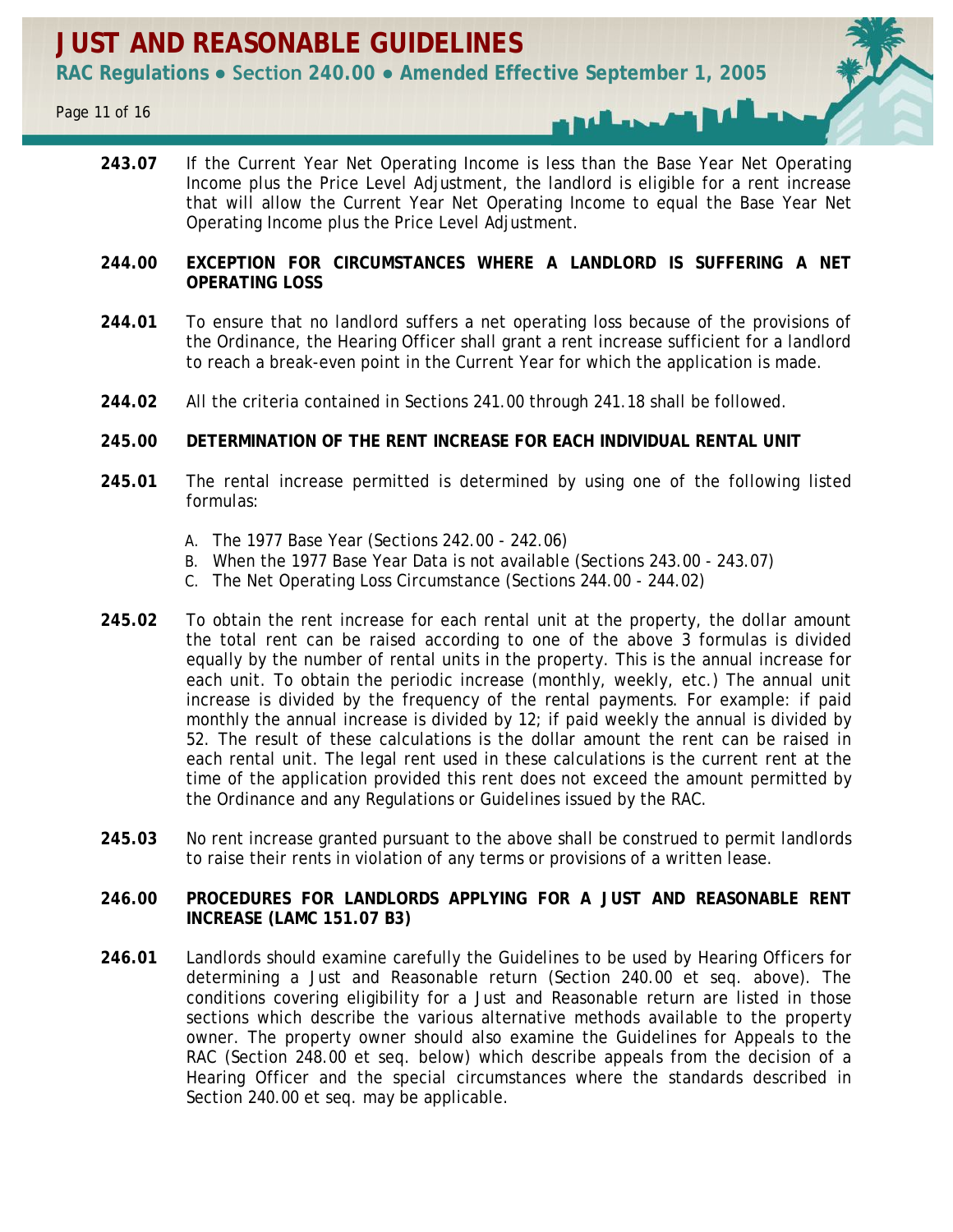- **246.02** Landlords are advised to examine the most current Price Level Adjustment Calendar Matrix.
- 246.03 Before a landlord may increase rents on the basis of Just and Reasonable Guidelines, the landlord must first obtain the written approval of a Hearing Officer or the RAC. (LAMC 151.07 B1)
- **246.04** The landlord may request a Just and Reasonable increase by completing the City's standard "Application for Rent Increase under Just and Reasonable Guidelines." Either the Comparative Profit and Loss Statement form, which is a part of the application, or "Schedule E" from the Federal tax return for the relevant year(s) may be used. The completed application shall be delivered to the City of Los Angeles in accordance with instructions given on the application. (LAMC 151.07 B1, B3)
- **246.05** There is a \$25 fee for filing an application for a Just and Reasonable rent increase. (LAMC 151.07 B3a). Very low-income landlords can be exempted from the \$25 filing fee by filing an indigence exemption form which is available from the Department. (LAMC 151.14 C)
- **246.06** The landlord may not collect any rent increase based on a Just and Reasonable application until such time as the Hearing Officer approves the request. Such increase may not go into effect until after compliance with statutory notice requirements.
- **246.07** In no case will the Hearing Officer authorize a rent increase beyond the amount requested by the landlord in the application. (LAMC 151.07B3d)
- **246.08** In the event that an application lacks the required documents or that there are major errors in the mathematical computations showing the individual rent increases, the application will be returned to the landlord with an explanation as to why the application cannot be accepted. (LAMC 151.14 A)
- **246.09** If an application is returned by the Department because of error or missing documents, the landlord may re-submit the application without an additional filing fee after correcting the error or obtaining the necessary documents. (LAMC 151.14 A)
- **246.10** Photocopies of all relevant documents must be attached to the completed application.
- **246.11** Whenever a Just and Reasonable rent increase application has been accepted for processing and at a later date it is determined that the application lacks complete documentation and/or required information, the case may be suspended prior to the hearing for a 30 day period commencing upon the date of mailing the notification to the landlord of the documentation and/or information needed. If at the end of this 30-day period the requested information has not been supplied, the application will be denied without prejudice. The landlord may re-submit the application without an additional filing fee after obtaining the necessary documents or information.
- **246.12** In no event will an application for a rent increase be considered until the landlord has established that the rental units for which an increased rental is sought have been duly registered as required by law. (LAMC 151.05A)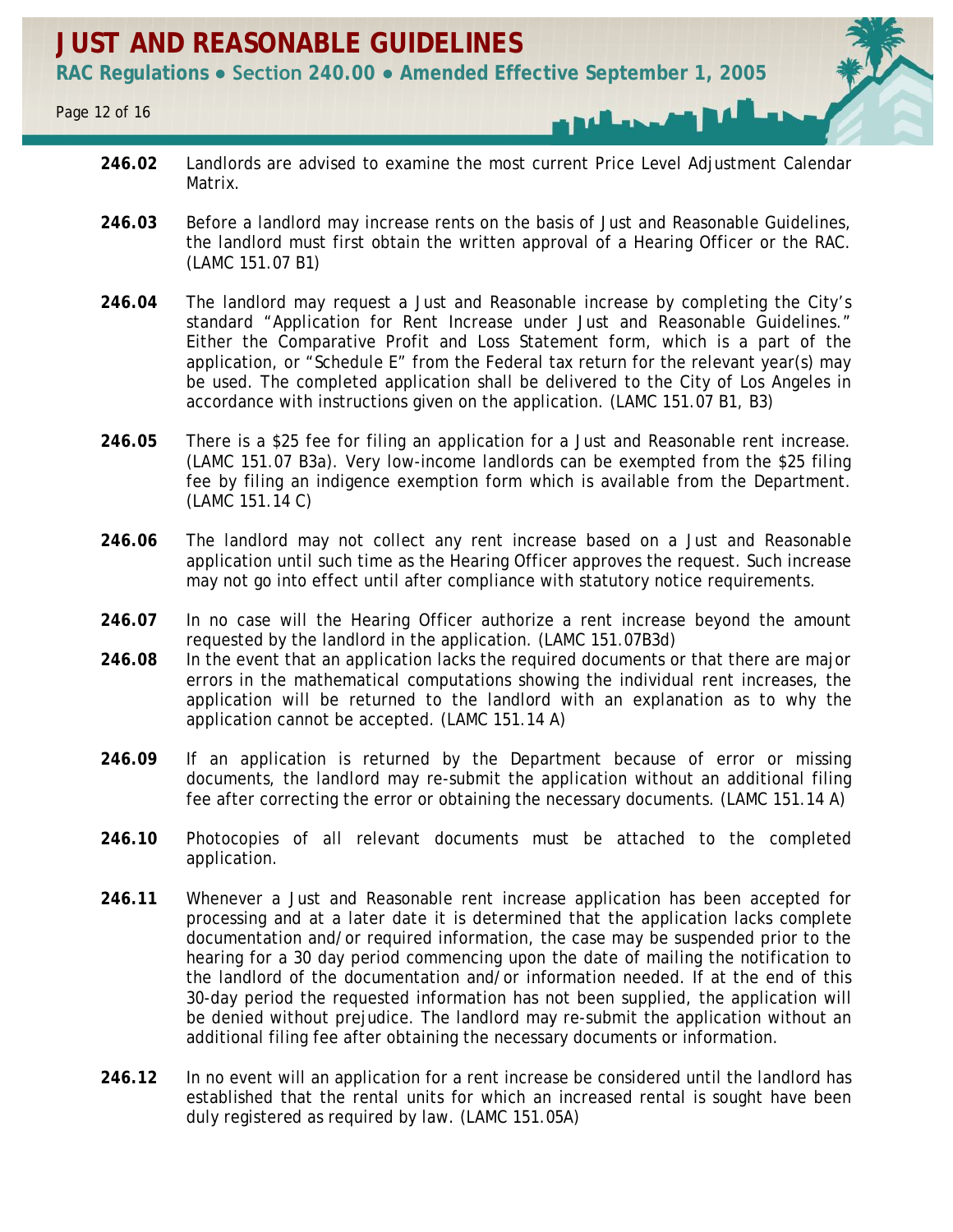**246.13** Landlords should submit photocopies rather than original documents. Materials attached to the application will not be returned to the landlord. However, the landlord must, upon request by the Department, show to the Department or to a Hearing Officer the original document from which a photocopy was made. (LAMC 151.07 A2a)

# **247.00 PROCEDURES AFTER THE LANDLORD SUBMITS AN APPLICATION**

- **247.01** The Department will notify each tenant listed in the landlord's application that the landlord has requested a Just and Reasonable rent increase. The notification will include the amount of the proposed increase and the landlord's justification for the request. (151.07)
- **247.02** Both the landlord and the tenants will be notified of the public hearing at which the determination will be made on the landlord's application. The hearing will take place neither less than ten days nor more than forty-five days after the date of mailing such notice.
- **247.03** The Department will prepare an analysis of the application for the Hearing Officer. The analysis will summarize the information supplied by the landlord. It will also note any errors and missing information and indicate any points where the application may be in conflict with the RAC guidelines. A copy of the analysis will be sent to the applicant and all other affected parties. The sole purpose of the analysis will be to facilitate the hearing. The analysis is not binding on the Hearing Officer.
- **247.03A** Repealed by the RAC on March 17, 2005.
- **247.04** Both landlords and tenants may offer documents, testify, or provide written declarations of evidence as may be pertinent. The Hearing Officer shall hear and receive all evidence submitted by any party at the hearing. (LAMC151.07 B3c)
- **247.05** Either the landlord or the affected tenant(s) may challenge, in writing or at the hearing, any portion of the Department's analysis of the application.
- **247.06** If the landlord and/or affected tenant(s) did not receive the Department's analysis in time to prepare a response, the Hearing Officer may continue the hearing for a reasonable amount of time to allow for the submission of written responses and/or to prepare oral testimony, subject to the time limit set forth in RAC Regulation 247.09, unless the applicant is willing to waive the time limit.
- **247.07** Unless a continuance has been granted, if the applicant fails to appear at a scheduled hearing, the Hearing Officer will render a decision based on the application, evidence contained in the administrative record, and/or evidence, if any, presented at the hearing.
- **247.08** If at the hearing the landlord fails to present documentation or information requested by the Department before or during the hearing, the hearing may be continued no more than 30 days. If the landlord does not supply the requested documentation and/or information by the new hearing date, the Hearing Officer shall render the decision based on the application and whatever evidence is available at the close of the hearing.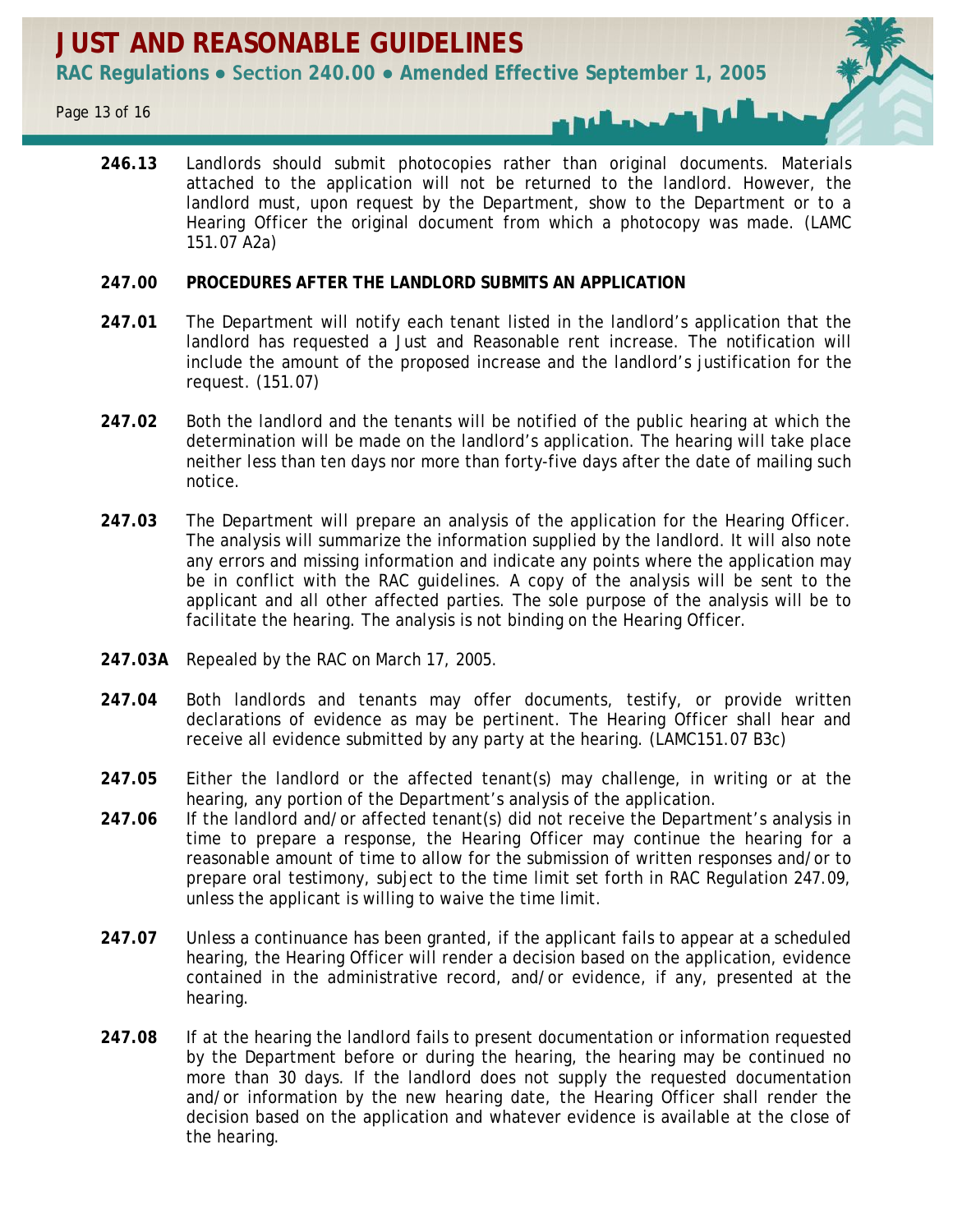

- **247.08A** All evidence, written and oral, submitted at the hearing will be under oath. (LAMC 151.07 B3a)
- **247.09** A determination with written findings will be made by a Hearing Officer within 75 days of the filing of an application. Any suspension for purposes of obtaining additional information pursuant to Section 246.11 will not be included in computing the 75 days. The determination may be for less than the amount requested (LAMC 151.07 B3d). If the Hearing Officer determines the decreased Net Operating Income in the Current Year is likely to be permanent, the Hearing Officer shall grant a permanent rent increase that will become part of the Maximum Adjusted Rent. If the Hearing Officer determines that the decreased Net Operating Income is caused by expenses in the Current Year which are extraordinary and as such unlikely to reoccur, the Hearing Officer shall grant an increase for one year only. Such a limited increase is to be considered a surcharge, and will not become part of the Maximum Adjusted Rent. In the event a surcharge would exceed \$55.00 per month, the Hearing Officer shall extend the length of time for collecting the surcharge at a rate of \$55.00 per month until the full amount is recovered.
- 247.10 The Department will mail copies of the Hearing Officer's findings to the landlord and tenants. The determination will be final unless an appeal is filed with the RAC within 15 days of mailing of findings. (LAMC 151.07 B3e)
- **247.11** Upon approval by a Hearing Officer, a Just and Reasonable rent increase or surcharge can go into effect after the landlord has complied with statutory notice requirements, regardless of the filing of an appeal to the RAC.

# **248.00 PROCEDURES FOR APPEALING THE DECISION OF A HEARING OFFICER TO THE RAC APPEALS BOARD (LAMC 151.07 B 4)**

- **248.01** An appeal of the determination of the Hearing Officer must be made on the form prescribed by the Department. An appeal must be accompanied by a \$50 filing fee. Very low-income tenants and landlords can be exempted from the \$50 filing fee by filing an indigence exemption form which is available from the Department. (LAMC 151.07 B4a, 151.14 C)
- **248.02** The appeal must state specifically why the appellant is entitled to an appeal hearing. The grounds for an appeal are:
	- A. Error committed by the Hearing Officer, or;
	- B. Abuse of discretion committed by the Hearing Officer, or;
	- C. The existence of new, relevant information which was not submitted to the Hearing Officer at the time of the initial determination due to mistake, surprise, inadvertence, or excusable neglect, and which information would have affected the determination of the Hearing Officer if it had been submitted earlier.
- **248.03** Repealed by the RAC on March 17, 2005.
- **248.04** If the decision of the Hearing Officer is appealed to the Appeals Board and documentation and/or information previously requested of the landlord has not been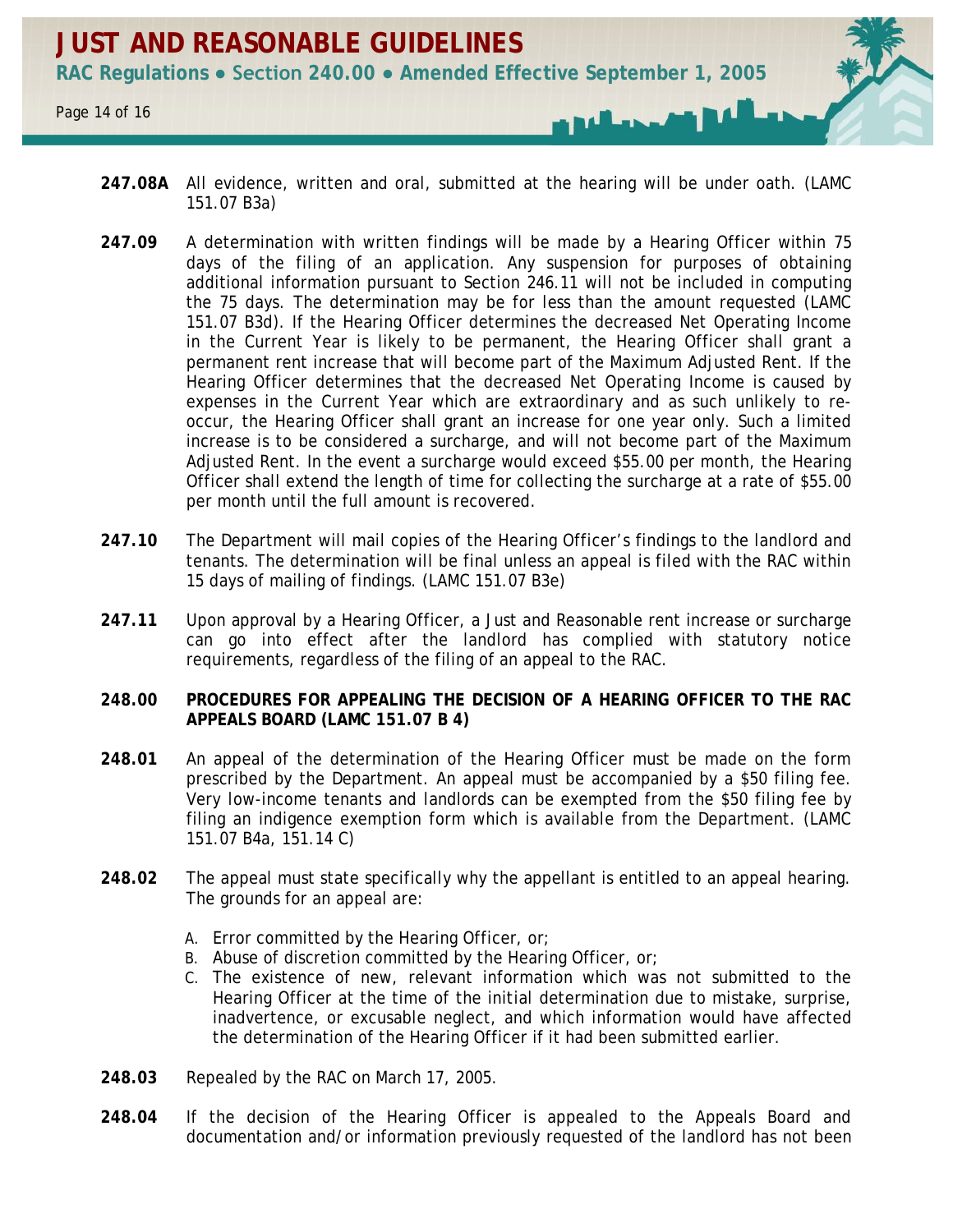included with the application for an appeal hearing, the Appeals Board may continue the case for a 30 day period commencing upon the date of mailing to the landlord during which the landlord may submit the requested documentation and/or information. If at the end of this 30-day period, the landlord has not supplied the documentation and/or information, the Appeals Board shall hear the appeal on the basis of the record compiled by the Hearing Officer and any additional evidence which the Appeals Board may elect to accept at the appeal hearing.

- **248.05** The filing of an appeal by a tenant will not delay the rent increase approved by the Hearing Officer. If the tenant appeal is successful, the landlord must forthwith refund any rent increases collected on the basis of the Hearing Officer's determination. (LAMC 151.07 B4a)
- **248.06** Prior to the appeal hearing, Department staff may communicate with the landlord, the tenants, the previous owner, or persons connected to any firm or agency indicated in the documentation supplied by the landlord or appellant to verify the contents of such documentation or the absence of documentation. Such individuals may also be invited to testify at the appeal hearing.
- **248.07** The Department will prepare an analysis of the appeal for the Appeals Board. A copy of the analysis will be sent to the appellant and all affected parties.
- **248.08** Both landlord and/or the affected tenant(s) may challenge, in writing or at the hearing, any portion of the Department's analysis.
- **248.09** Repealed by the RAC on March 17, 2005.
- **248.10** Landlords and tenants will be notified of the appeal hearing at least ten days prior to the date set for the appeal hearing. (LAMC 151.07 B4c)
- **248.11** The hearing and the determination by the Appeals Board will take place within 60 days of the expiration of the 15-day appeal period or within such extended period of time as may be mutually agreed upon by the appellant and the designated Appeals Board, provided by RAC Regulation 247.10. (LAMC 151.07 B4c)
- **248.12** If the landlord and/or affected tenant(s) did not receive the Department's analysis in time to prepare a response, the RAC may continue the hearing a reasonable amount of time to allow the submission of a written response and/or to prepare oral testimony, subject to the time limit set forth in RAC Regulation 248.11, unless the appellant is willing to waive the time limit.
- **248.13** Unless a continuance has been granted, if the appellant fails to appear at a scheduled appeal hearing the Appeals Board will render a decision based on the application, the appeal, evidence contained in the administrative record, and/or evidence presented at the hearing.
- **248.14** If at any time there is new evidence presented on the appeal the Appeals Board may, at its discretion, refer the matter to a Hearing Officer to receive, analyze and report back the findings of said hearing, subject to the time limit set forth in RAC Regulation 248.11, unless the appellant waives the time limit.